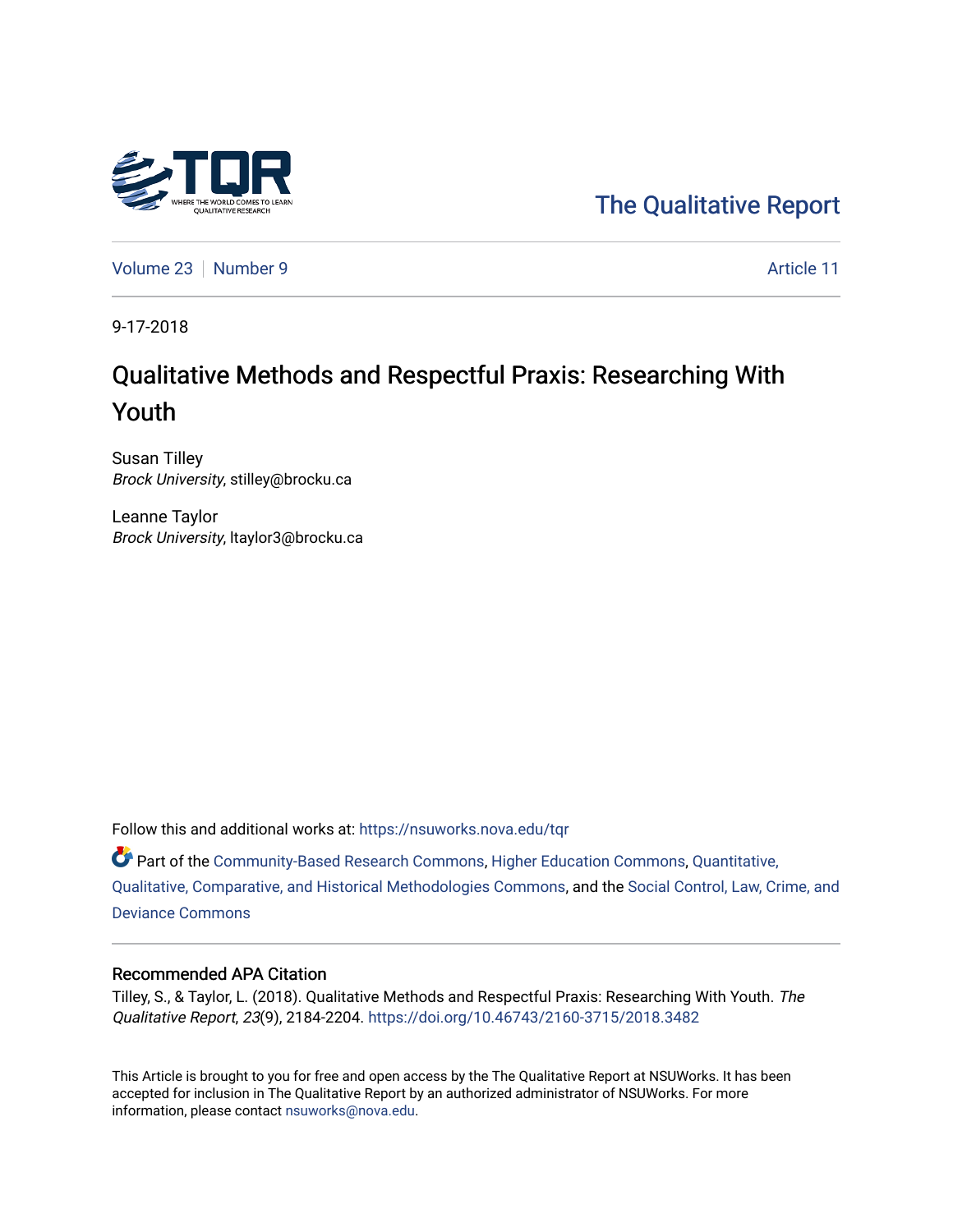

## Qualitative Methods and Respectful Praxis: Researching With Youth

## **Abstract**

In this article, we report on findings from a critical literature review of qualitative methods in youthfocused research. The articles reviewed cover an array of methods including those used traditionally in qualitative research and others more recently established. We identify methods that involve youth in general and youth marginalized and/or criminalized within institutional structures, more specifically. We explore the ethical implications of researching with youth, institutional and in situ, a theme that emerged in the literature reviewed. We highlight the tensions, challenges, and power issues arising in the context of research with youth. We close with arguments for methods that move youth from the sidelines of research to greater involvement in the research process, including youth contributing to the research design, data collection, and data analysis. We emphasize the need for researchers to engage an ethical research praxis that ultimately finds space in the research process for youth voices to emerge.

## Keywords

Qualitative Research Methods, Research with Youth, Marginalized Youth, Research Ethics, Power Issues in Research with Youth, Risk and Research with Youth, Youth as Co-Researchers

### Creative Commons License

## **@** 000

This work is licensed under a [Creative Commons Attribution-Noncommercial-Share Alike 4.0 International](https://creativecommons.org/licenses/by-nc-sa/4.0/)  [License](https://creativecommons.org/licenses/by-nc-sa/4.0/).

### Acknowledgements

The authors wish to thank Emily Pearson for her work as a research assistant on our project.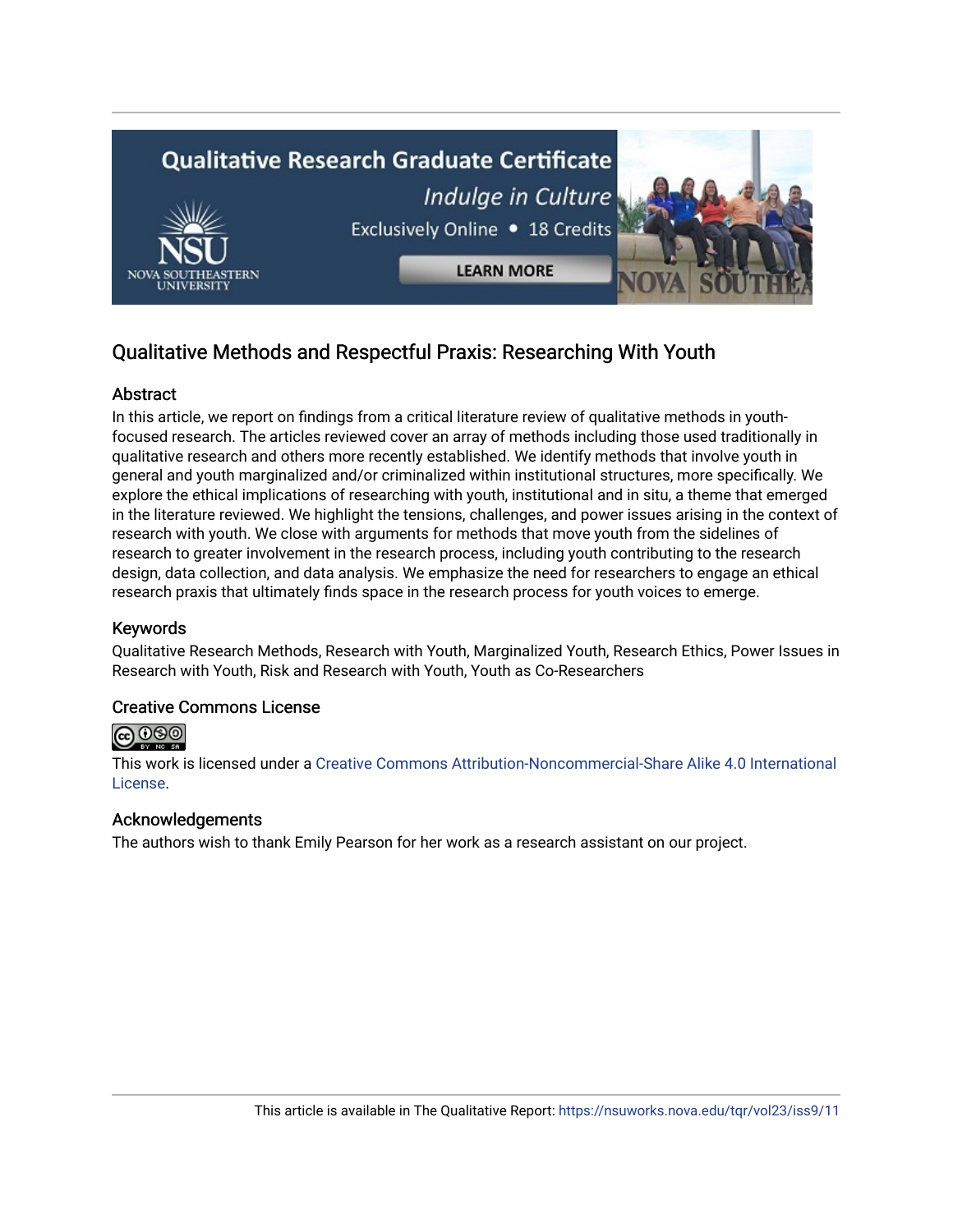

## **Qualitative Methods and Respectful Praxis: Researching With Youth**

Susan Tilley and Leanne Taylor Brock University, St. Catharines, Ontario, Canada

*In this article, we report on findings from a critical literature review of qualitative methods in youth-focused research. The articles reviewed cover an array of methods including those used traditionally in qualitative research and others more recently established. We identify methods that involve youth in general and youth marginalized and/or criminalized within institutional structures, more specifically. We explore the ethical implications of researching with youth, institutional and in situ, a theme that emerged in the literature reviewed. We highlight the tensions, challenges, and power issues arising in the context of research with youth. We close with arguments for methods that move youth from the sidelines of research to greater involvement in the research process, including youth contributing to the research design, data collection, and data analysis. We emphasize the need for researchers to engage an ethical research praxis that ultimately finds space in the research process for youth voices to emerge. Keywords: Qualitative Research Methods, Research with Youth, Marginalized Youth, Research Ethics, Power Issues in Research with Youth, Risk and Research with Youth, Youth as Co-Researchers*

#### **Introduction**

A vast amount of educational research has focused on questions related to youth issues. Researchers, from multiple perspectives and across various disciplinary fields and global contexts, are conducting research involving youth participants. Historically such research was conducted **on** youth, frequently vulnerable youth marginalized within educational contexts who become subjects of research who had no input in the research process or findings produced (McAreavey & Das, 2013; Tuhiwai-Smith, 1999). In more recent years, researchers have been conducting qualitative research studies **with** youth, using participatory frameworks that encourage youth to engage in the research process in various ways (Jardine & James, 2012; Krueger, 2010; Kumsa, Chambon, Yan, & Maiter, 2015; MacDonald et al., 2011; Suleiman, Soleimanpour, & London, 2006). Often, these researchers have as their ultimate goal to better the experiences and lives of the youth involved in the research, and other youth more generally (Victor et al., 2016; Walsh, Hewson, & Shier, 2008).

Methodologies relevant to youth research include: participatory research (MacDonald et al., 2011), action research (Cammarota & Fine, 2008; Foster-Fishman & Law, 2010), community-based participatory research (Jardine & James, 2012; Vukic, Gregory, Martin-Misener, & Etowa, 2016; Walsh et al., 2008), and arts-based research (Conrad & Kendal, 2009; Victor et al., 2016). Such research is distanced from the historical paradigm of adult researchers doing research **on** youth and utilizes methods that move youth from the sidelines of research to greater involvement in the research process, including youth contributing to the research design and the collection and production of data. Qualitative methodologies and methods situated within an interpretivist paradigm are well-suited to research focused on understanding youths' lives and experiences.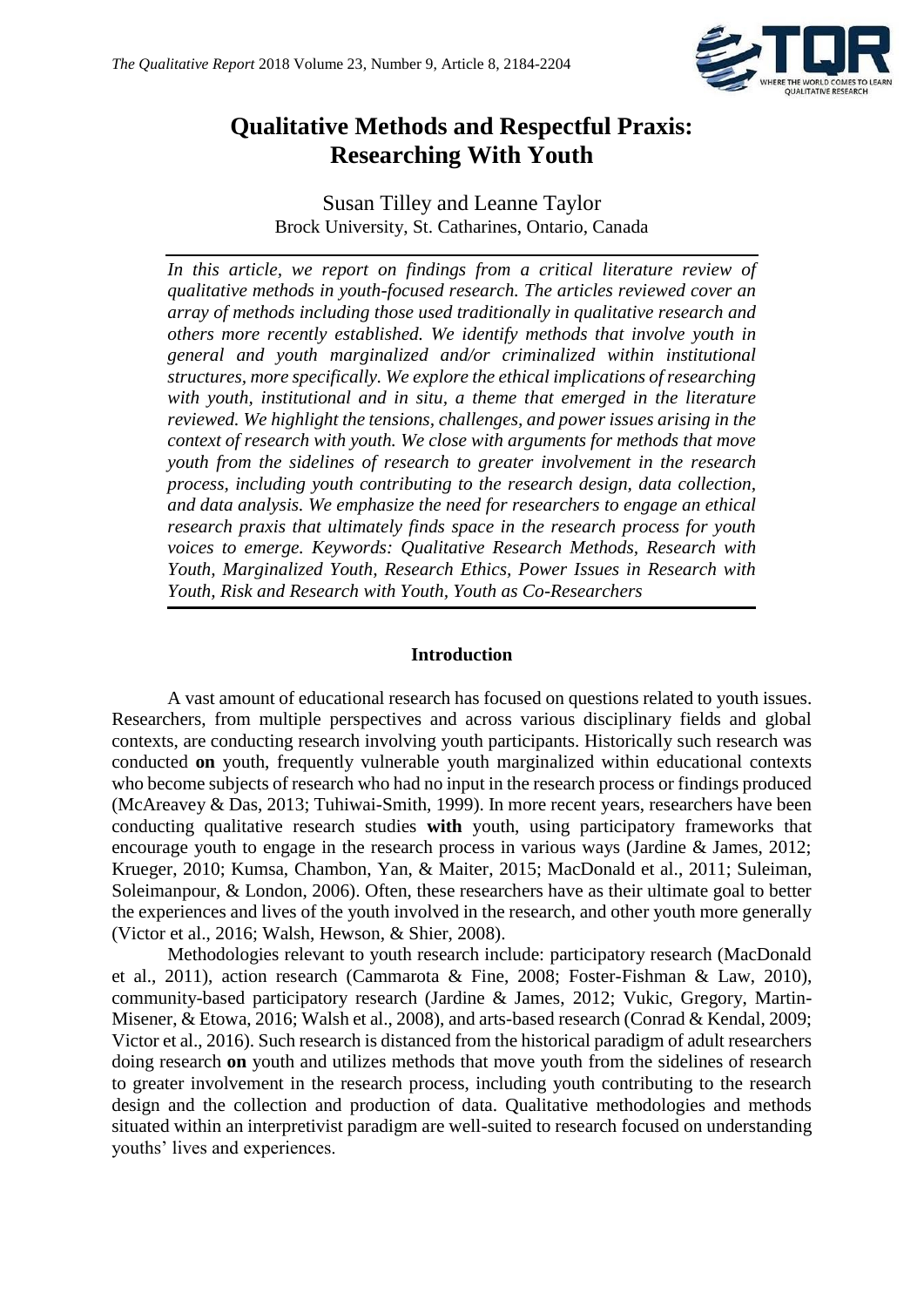In this paper, we report on findings from our critical literature review of qualitative methodologies and methods appropriate for use when the research involves youth participants. We began our review with the following broad research questions in mind: what qualitative methods are suitable for conducting respectful research with youth participants and how might we provide space in the research process for youth voices to emerge?

#### **Background**

Our purpose for exploring methods used when researching with youth participants is connected to our current work designing a youth-focused research project that explores the experiences of youth travelling what has become known, in the United States and Canada, as the "school-to-prison pipeline." This pipeline metaphor reflects the trend that involves youth who are often marginalized in educational institutions who choose or are forced to leave schools and, as a result, become at risk of entering the juvenile and later, adult criminal justice system (Dancy, 2014; Skiba, Arredondo, & Williams, 2014).

Susan's interest in education and involvement with youth began with her work as a secondary teacher in public school classrooms. For her doctoral research, she conducted a critical ethnography in a school housed in a federal-provincial prison for women. A number of the participants in her study were young women (18-25) who had left junior and secondary schools without completing their education, as they were disillusioned with the education system. They travelled what is now understood as the school-to-prison pipeline. Although not her doctoral research focus, Susan began to consider how secondary schools and young women's experiences in public school institutions contributed to their journeys that ended with incarceration in prison.

Leanne's experience includes a study exploring youth experiences with "Safe School" disciplinary policies and the criminal justice system. Participants were predominantly Black male and female youth between the ages 16-22, had been suspended or expelled from school, and had at some point been stopped, questioned, and/or arrested by police. They were travelling or considered "at-risk" of travelling the pipeline from school to prison. The project used focus groups, interviews, hip-hop workshops, and peer co-facilitators to gain insight into youths' school experiences, their encounters with police, and their complex perceptions of justice.

Although each of us has conducted interviews and focus group research with youth connected to other studies, we are interested in learning more about the world of methods relevant for youth participants. We embarked on the review discussed in this paper as a way to advance our methodological knowledge: to understand more fully how to design a qualitative study involving youth who are considered in danger of non-completion of secondary education and vulnerable to experiencing the criminal justice system. Our goal is to conduct a study in which we maintain a respectful and ethical research process along with producing credible and useful findings, useful to participants and/or youth more generally as well as to the research community. We expect this article will be helpful to other researchers who conduct research with youth participants.

#### **Reviewing the Literature**

We conducted a critical analysis of peer-reviewed literature that crossed multiple geographical and disciplinary boundaries (e.g., education, social sciences, social work, and health). A critical perspective informs our research, as well as our questions related to methodology, method, and ethics. Such perspectives call into question institutional refrains of equal opportunity, democracy, fairness, meritocracy and colour-blindness by giving attention to the complex social and historical contexts shaping individuals' lives. Critical theories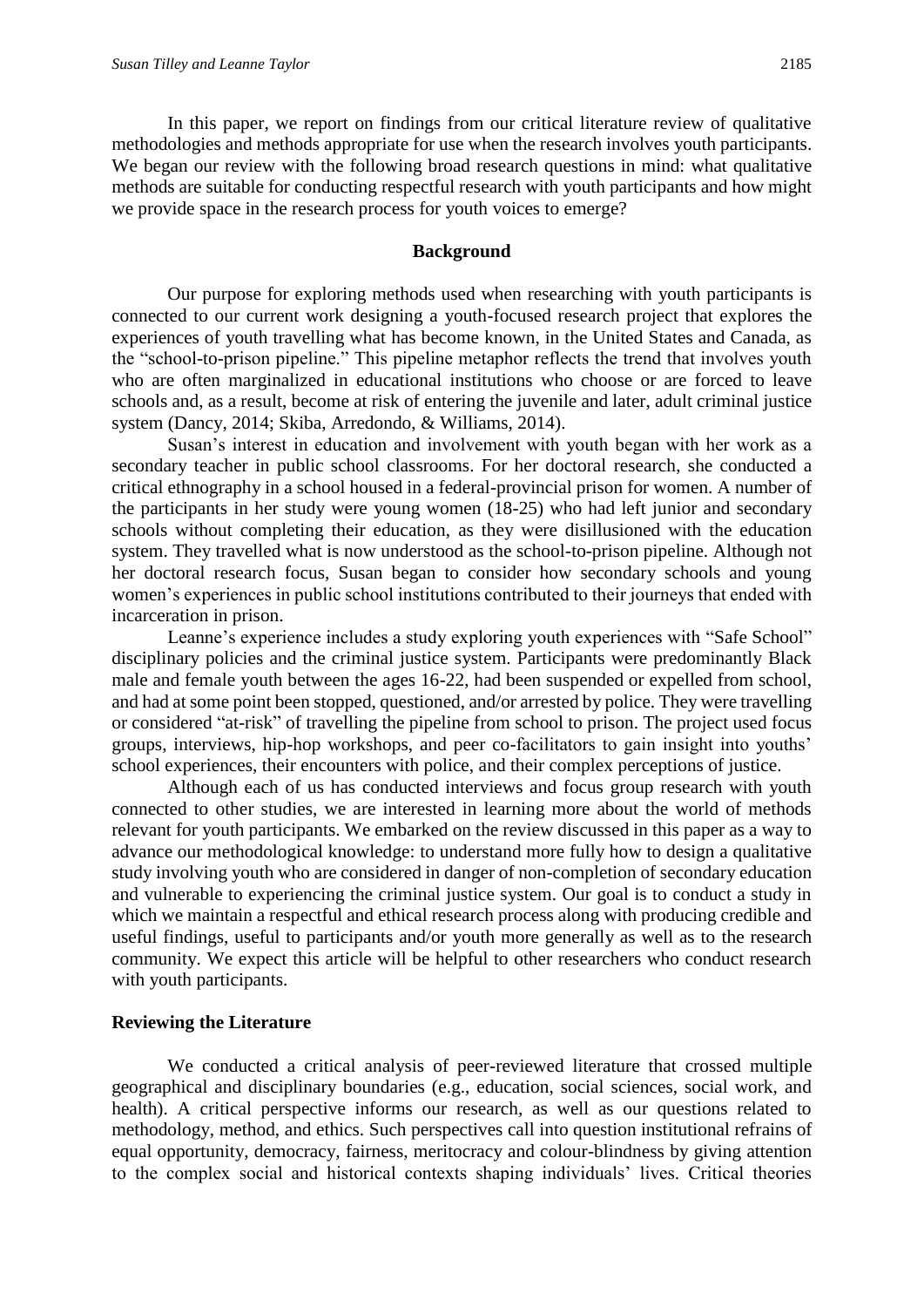highlight how institutions, as sites of power, inform the ways in which individuals struggle to negotiate their positions within them (Hinchey, 2008; Kincheloe & McLaren, 2005; Portfilio & Malott, 2011). A critical theoretical perspective enhances our understanding of methods employed in youth research and helps us address limitations within the field. Such a perspective makes visible the tensions, challenges, and power relations that inform research processes with youth and that circulate through all levels of research from inception, design, analysis, and representations of data. We suggest that these tensions and complexities must be taken into account in all research, particularly research with vulnerable individuals such as marginalized youth. In Canadian school systems, students experiencing high degrees of marginalization include racialized and Aboriginal youth who suffer discrimination, exclusion, and disproportionate rates of suspension and expulsion (James, 2007; McMurtry, 2009).

Useful for our exploration of the educational experiences and life trajectories of youth at risk, incarcerated youth, and those travelling the school to prison pipeline are critical youth perspectives. Critical youth perspectives, such as critical youth studies (CYS), insist that researchers must "capture the mosaic of experiences and textured realities of young people's lives" as opposed to representing them as having static lives and distorted behaviours (Ginwright, 2008, p. 14). Such perspectives refuse to essentialize youth experiences in ways that situate youth as problems to be managed or position youth simply as resistant beings. Rather, critical youth approaches encourage researchers to acknowledge the ways in which youth might engage in "transformational resistance" (Cammarota & Fine, 2008, p. 4). This includes involving youth as "partners in struggle" and as "resource[s] to be drawn upon in common cause" (p. vii).

#### **Search Strategy and Choice of Literature**

Our search strategy involved accessing peer-reviewed scholarly articles published in English beginning with the year 2000. A vast amount of literature addressing youth and youth research is available from that time period. We compiled a preliminary list which included articles addressing youth broadly, and research with marginalized youth in particular, from a critical perspective. For this paper, we narrowed our selection to 30 articles that focused on research methods appropriate for youth, particularly vulnerable or "at-risk" youth, and youth involvement in research design and implementation. In our review of the articles we paid attention to and documented the researchers' critical perspectives and theoretical frameworks, disciplines (e.g., education, social work), geographical contexts, methodology, choices of qualitative methods, as well as the authors' discussions of the benefits and complexities involved when engaging in research with youth. There is not a single or consistent interpretation of what constitutes "youth" in the literature we reviewed and articles explored a range of ages. Overall, the articles focused on research with youth ranging between the ages 8- 19. We also included some relevant articles that focused on research conducted with youth in their early 20s. Although not a conclusive capturing of literature on methods for working with youth, this paper demonstrates the specificity of working with youth and the need for researchers to pay attention to the unique needs of youth, as well as the role of researchers in ensuring we engage with youth to inform decisions on design and the research process. In what follows, we explore what was reported in the literature reviewed regarding research methods used with youth, especially research where youth are participants in the research process. We also consider some of the interconnected ethical issues that can arise when researchers work with vulnerable and marginalized youth as participants.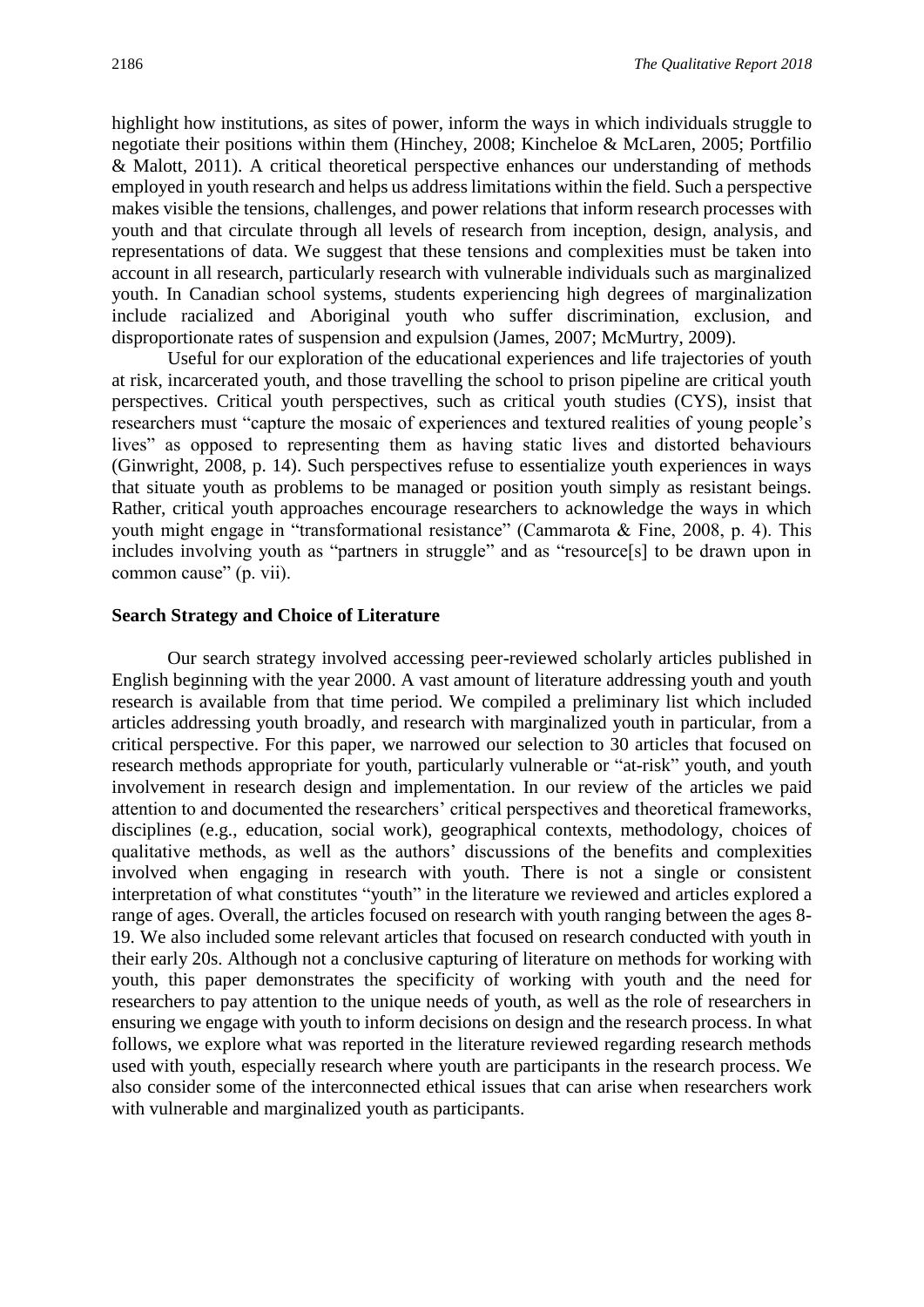## **Research Methods Used with Youth**

Our review of the literature revealed a wide variety of methods suitable for research with youth. For ease of discussion, we organized these methods into the following broad thematic categories: (a) traditional methods; (b) visual and digital methods; (c) methods where youth construct data; (d) action-oriented methods; and (e) task-based methods. The methods included within these categories can be used alone or in combination with other methods. Multiple methods are considered important for adult participants as well as for youth. However, our purpose is to focus specifically on their relevance for research with youth. In all, the methods represent a range of approaches researchers utilized in their efforts to better understand youth contexts, experiences, needs, and identities.

| <b>Method</b>  | <b>Examples</b>                                                     | <b>Authors</b>                  |
|----------------|---------------------------------------------------------------------|---------------------------------|
| Traditional    | Focus groups (led by researcher, youth co-<br>$\bullet$             | Daley, 2015                     |
| Methods        | facilitated)                                                        | Garakani, 2014                  |
|                | Interviews (Semi-structured and convergent)<br>$\bullet$            | Holt and Pamment, 2011          |
|                | <b>Questionnaires</b><br>(paper-based,<br>interactive,<br>$\bullet$ | Kral, Burkhardt, and Kidd,      |
|                | assisted)                                                           | 2002                            |
|                | Oral history<br>$\bullet$                                           | Leeson, 2014                    |
|                | Observations (classroom and home visits)<br>$\bullet$               | MacDonald et al., 2011          |
|                |                                                                     | Meloni, Vanthuyne, and          |
|                |                                                                     | Rousseau, 2015                  |
|                |                                                                     | Parr, 2010                      |
|                |                                                                     | Swartz, 2011                    |
|                |                                                                     | Vukic et al., 2016              |
| Visual<br>$\&$ | $\bullet$<br>Photovoice                                             | Foster-Fishman and Law,         |
| Digital        | Photographs<br>$\bullet$                                            | 2010                            |
| Methods        | Text-to-speech technology<br>$\bullet$                              | Garakani, 2014                  |
|                | Place mapping (Cognitive maps; surveillance<br>$\bullet$            | Jardine and James, 2012         |
|                | maps)                                                               | Kennelly, 2017<br>Krueger, 2010 |
|                | Visual (video) narratives<br>$\bullet$                              | Liebenberg, Ungar,<br>and       |
|                | Digital stories<br>$\bullet$                                        | Theron, 2014                    |
|                | Ipads<br>$\bullet$                                                  | Parr, 2010                      |
|                | Visual elicitation methods (combining moving $\&$<br>$\bullet$      | Power, Moss, and Dupré,         |
|                | still images)                                                       | 2014                            |
|                |                                                                     | Ruiz-Casares<br>and             |
|                |                                                                     | Thompson, 2016                  |
|                |                                                                     | Victor et al., 2016             |
|                |                                                                     | Vukic et al., 2016              |
| Methods        | Conversations facilitated by youth<br>$\bullet$                     | Jardine and James, 2012         |
| where          | Storytelling<br>$\bullet$                                           | Krueger-Henney, 2013            |
| Youth          | Narrative methods (using memory books and<br>$\bullet$              | Kumsa et al., 2015              |
| Construct      | diaries)                                                            | Robinson, 2015                  |
| Data           | Photovoice<br>$\bullet$                                             | Swartz, 2011                    |
|                | Documentaries<br>$\bullet$                                          | Vukic et al., 2016              |
|                | Portraiture<br>$\bullet$                                            |                                 |

Table 1. Youth Research Methods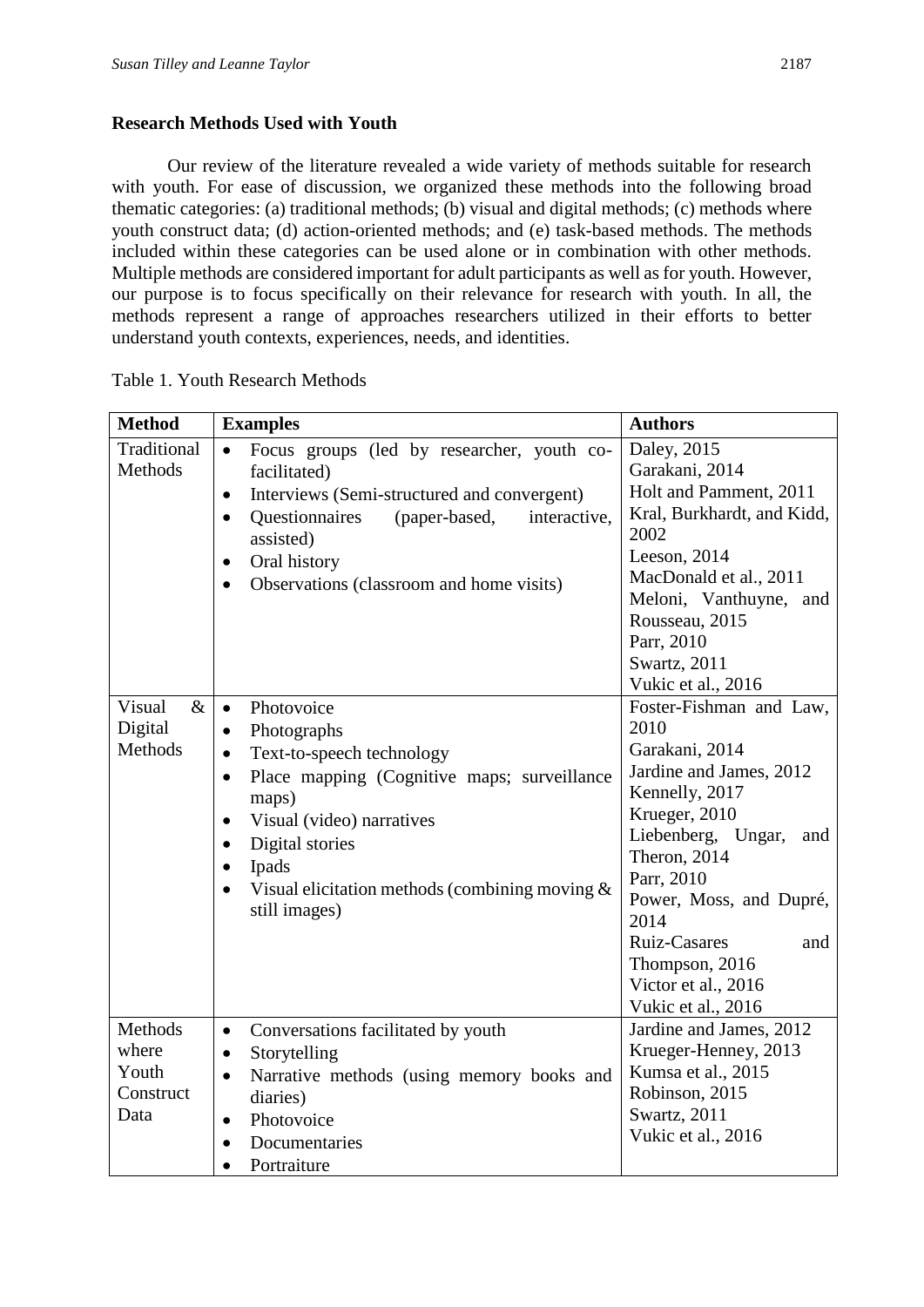| Action-    | Mobile/spatial methods (e.g., guided<br>walks<br>$\bullet$    | Griffin,<br>Lahman,<br>and |
|------------|---------------------------------------------------------------|----------------------------|
| oriented   | through everyday locales)                                     | <b>Opitz</b> , 2016        |
| methods    | "Creative" methods<br>$\bullet$                               | Kennelly, 2017             |
|            | Skits and drama                                               | Kumsa et al., 2015         |
|            | Small group activities<br>$\bullet$                           | Leeson, $2014$             |
|            | Games and activities books, drawing<br>$\bullet$              | MacDonald et al., 2011     |
|            |                                                               | Ritenburg et al., 2014     |
|            |                                                               | Robinson, 2015             |
|            |                                                               | Victor et al., 2016        |
| Task-based | Drawings<br>$\bullet$                                         | Garakani, 2014             |
| methods    | Diagrams (activity tables and "spider diagrams")<br>$\bullet$ | Krueger, 2010              |
|            | Worksheets                                                    | Leeson, 2014               |
|            | Photographs<br>$\bullet$                                      | Punch, 2002                |
|            | Participatory rural appraisal techniques<br>$\bullet$         |                            |
|            | Diaries                                                       |                            |

*Traditional qualitative methods* are among the more recognizable forms of qualitative investigation. In the context of youth research, they come in various forms, although the most common include interviews, focus groups, questionnaires, and observation. Usually at the centre of research using traditional methods is the researcher who designs the study, sets the research focus and generates the questions. Although many of the studies we explored incorporated some form of traditional method in their work with youth, these methods often were applied in combination with other more current methods. For example, "convergent" interviews might be used to allow youth to have more control in the flow, content, and direction of the interview (Leeson, 2014). A convergent interview "deliberately begins in an open-ended way in order to maximise the extent to which the data can be generated by the respondent's experience and not led by the researcher's questions" (Goodley, Lawthom, Clough, & Moore, 2004, p. 85). This widely used method "allows for spontaneity, flexibility, and a responsive approach from the interviewer" (Leeson, 2014, p. 209). Also, questionnaires can take on more interactive forms than those used conventionally by allowing youth to use technology to anonymously present their views on various topics (Garakani, 2014). Similarly, researcherassisted questionnaires create opportunities for researchers to discuss youths' answers verbally while youth are completing the questionnaires (Holt & Pamment, 2011). The benefits of these modified traditional approaches include a potentially more meaningful and engaging research experience for youth.

Although traditional methods are a valuable qualitative approach in youth research, some authors noted that when used in isolation, traditional methods may not capture the complexity of youth actions and experiences (Kim, 2016; Liebenberg et al., 2014; Robinson, 2015). For example, Robinson (2015) observed that because many youths may be accustomed to sharing their life stories with youth justice workers and other professionals, they may offer researchers "well-rehearsed" comments, may seek to give the "right" answers to direct interview questions, or may just be uncomfortable in interview settings (Robinson, 2015, p. 72). Researchers working with marginalized youth increasingly highlight how they must negotiate the tenuous relationship youth may already have with the research process. For example, in some under-served and over-researched communities, "the very mention of research turns off youth", especially when "research has been used in these communities to regulate youth and decenter their knowledge" (Kumsa et al*.,* 2015, p. 429). As Kim (2016) asserts, our methods must take into account who the youth are and consider how to engage youth in ways that directly benefit them and attend to their well-being.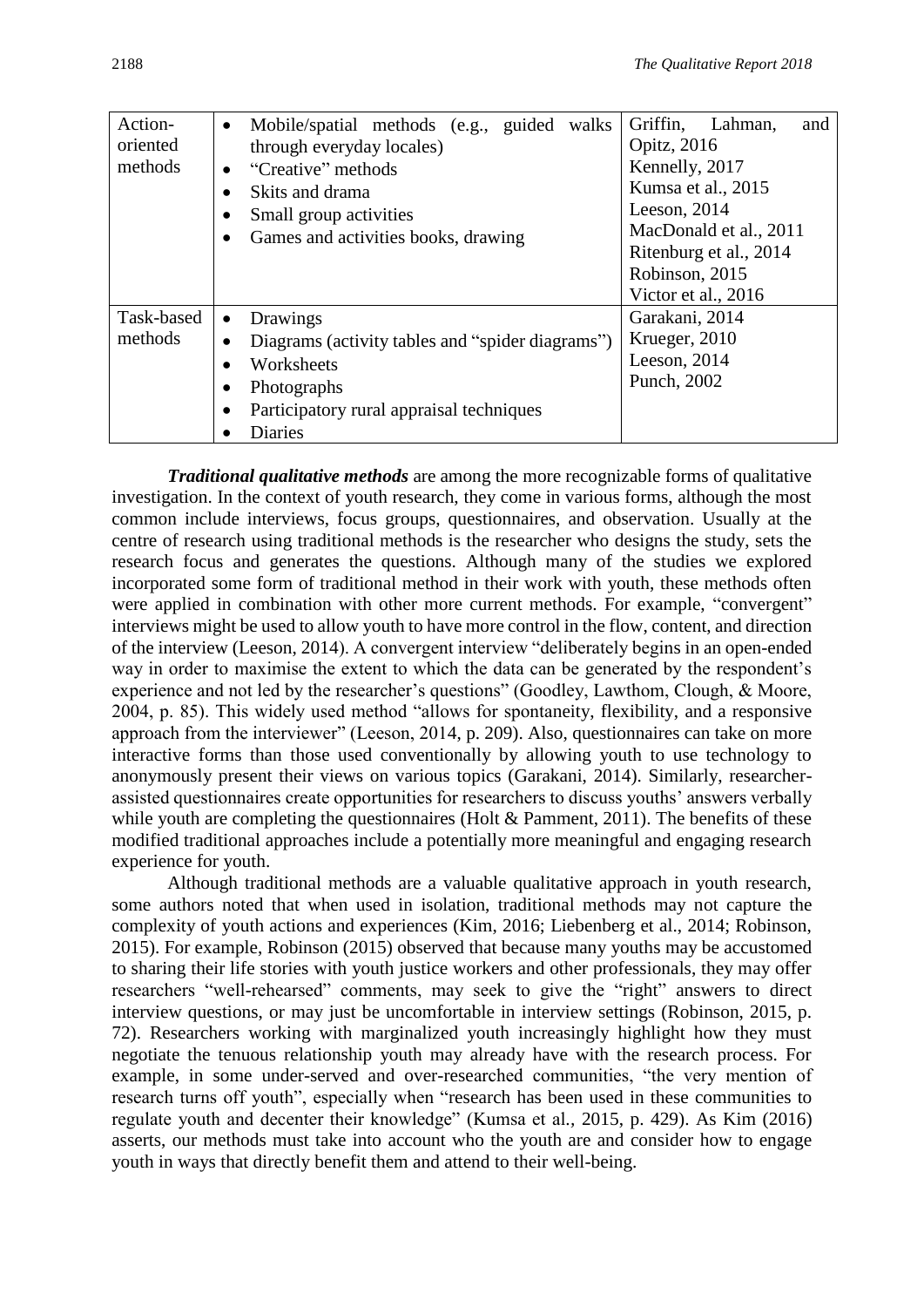*Visual and digital methods* have increasingly been adopted by researchers to enhance research with youth. Digital methods can take many forms, but generally digital and online technologies are used to collect and/or analyse research data (e.g., photovoice, film, video, blogging, ipads, and digital storytelling). Visual methods, which may overlap with many digital methods, generally rely on a range of artistic mediums to understand the lifeworlds of participants. Common examples include photography, drawings, paintings, and video (Garakani, 2014; Krueger, 2010; Parr, 2010). Photo-elicitation and film-elicitation methods (which may combine still or moving images) prioritize the participants' roles in shaping the research (Liebenberg et al., 2014). Participatory visual methods (e.g., photographing spaces and observing contexts) can help youth "think about their experiences and context in more detail prior to interviews" (Liebenberg et al., 2014, p. 533). Participatory visual methods like photovoice (Wang & Burris, 1994), allow participants to engage more deeply in the research process as they take photos and analyse them alone or in groups. Kennelly (2017, p. 316) observed that where written transcripts from interviews are never included in researchers' final written work, photo journals or photos taken by youth are useful because they "can be shown in [their] entirety, capturing the temporal present moment as represented by that young person from their own spatial position." Moreover, visual methods may create opportunities to generate new knowledge and access youths' different memories of their experiences (Power et al., 2014). Visual and digital methods have also been particularly useful for easing communication across language, education, and ability and are therefore especially powerful when working with marginalized and disenfranchised youth (Jardine & James, 2012; Krueger, 2010; Liebenberg et al., 2014).

Overall, visual and digital methods may be used in combination with traditional research methods to "tap into" youth's interests and "make research fun" (Punch, 2002, p. 327). Although visual and digital methods have proven effective in research seeking to engage youth, limitations exist. Punch (2002) cautioned against assuming that youth always prefer or are more skilled with interactive visual or digital methods and argued that research with youth requires multiple approaches. Other literature reported that when using visual methods researchers needed to allow for additional time to conduct the research, which may not always be possible if they have limited access to youth in schools or detention centres. For example, students often need time to familiarize themselves with the method, take photographs, create paintings/pictures, or create visual products. Jardine and James (2012) found that in timesensitive research contexts, youth in their study would often rush and take pictures that were "convenient" (p. 7). To address this limitation, the authors recommend a more thorough discussion and orientation to photography when working with youth. Other limitations include when photos or images are tied to particular seasons in which they were taken or may overemphasize specific events (Punch, 2002). In some contexts, visual and digital methods may generate resentment or bad feeling between youth who have access to expensive equipment (e.g., digital and video cameras) and those who do not (Jardine & James, 2012; Punch, 2002). Despite these limitations, researchers frequently draw on visual and digital methods seeing them as useful tools to engage youth as participants in the research process (Holt & Pamment, 2011; Krueger, 2010; Liebenberg et al., 2014; Victor et al., 2016). Multimodal visual methods can do more than simply enhance youths' engagement in the research; they can support researchers and participants in their critical examination of the context of youths' lives and experiences (Liebenberg et al., 2014).

*Youth constructing data.* Another youth research method invites youth to participate in the construction of data. For example, researchers may ask youth to create various written data such as memory books or diaries as well as visual data, including photo-journals, illustrations or "cognitive maps" of their schools and broader environments, reflections on their experiences with security and their perceptions of safety (Jardine & James, 2012; Kennelly,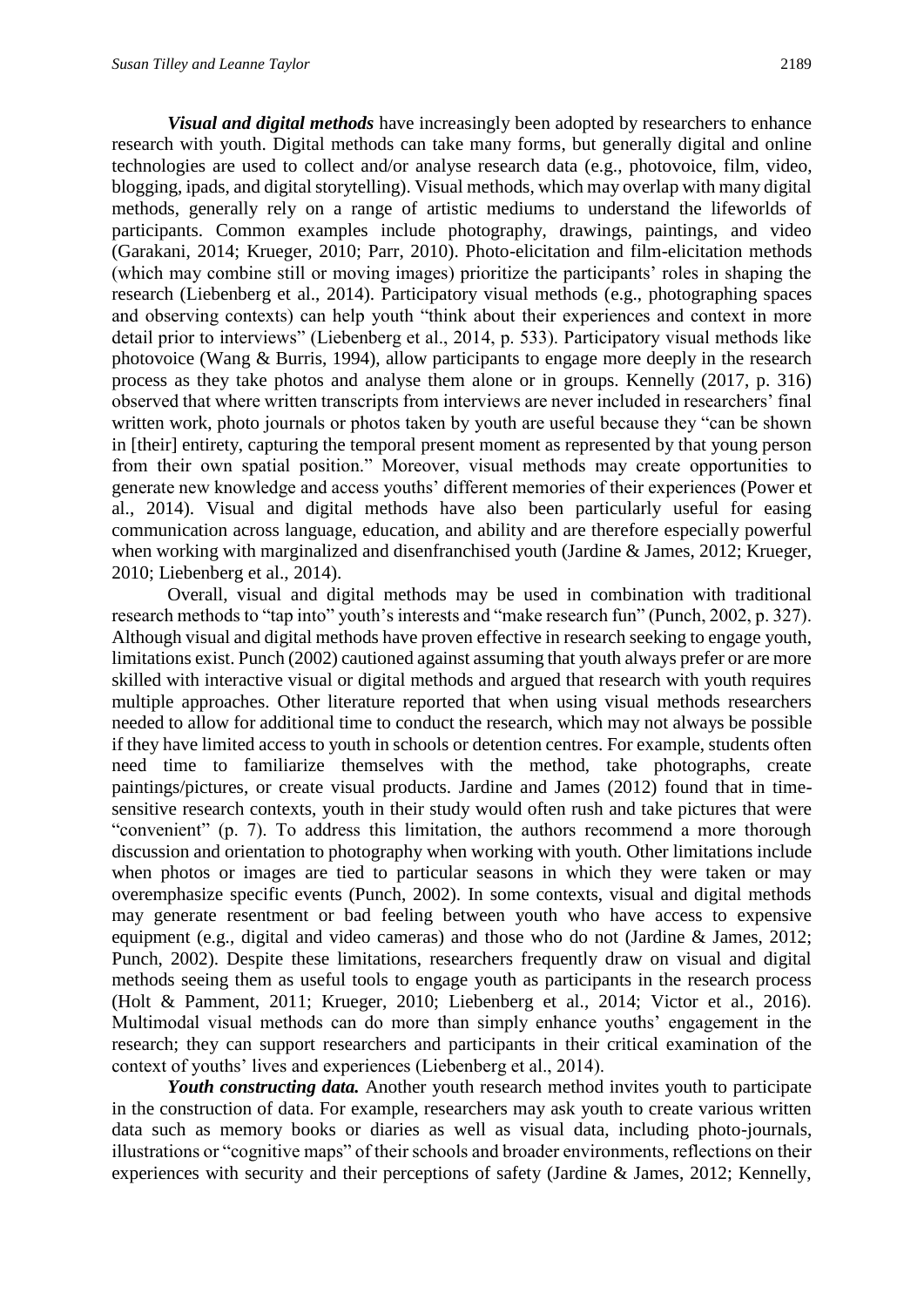2017; Krueger, 2010). Similarly, the method of portraiture allows youth the opportunity to contextualize research as they create and insert narratives and summaries of their lived experiences, circumstances, and actions which help researchers develop a more rounded and complex understanding of the ideological structures shaping the youth participants' lives (Krueger-Henney, 2013). Certainly, these methods are capable of generating rich sources of data on a range of topics. They may be particularly useful for providing detailed snapshots of vulnerable youths' lifeworlds, showing how youth negotiate authority, surveillance, and inequitable power structures that might contribute to their marginalization and/or criminalization (Krueger, 2010). For example, Krueger (2010) explained that by using placemapping (or "surveillance maps"), youth created drawings that represented how they understood and experienced school safety. In doing so, they were able to add a "lived character of securitized space" (2010, p. 390). This method also allowed the youth and researchers to "shift away from a dominant discourse that has focused on how student disruptive behavior is representative of the neighborhoods in which they reside to explain the need for intensified school safety and security practices in schools" (2010, p. 390). One benefit of methods that encourage youth to construct data, as Swartz (2011) suggests, is that when youth control knowledge about themselves (and when researchers' methods honour youths' ways of knowing) power relations between researcher and youth are challenged (Swartz, 2011). Although potentially powerful methods for engaging youth, researchers need to be mindful of how or whether methods actually challenge or change the power that is always circulating in the research context (Tilley, 2016).

*Action oriented methods* engage youth in ways that involve their participation in some form of "action" (such as walking and talking about their surroundings, drama activities, small group activities or games). These methods are meant to engage youth in activities that allow researchers to learn more about their lifeworlds than they might through traditional methods. However, like visual methods, one central aim of action-oriented methods, particularly mobile or "spatial" methods, is youth empowerment. Through these methods, youth are able to take more control of the research process and research products. These methods are easily adaptable to participants' contexts and needs, which is particularly useful when researchers are working with marginalized and excluded populations (Deacon, 2000). For example, Daley (2015) notes the need for added flexibility when working with homeless and other hard-to-reach youth. Mobile methods can provide some flexibility and unique insight into the experiences of youth on various margins of society.

Although useful, some mobile or spatial methods (such as walking interviews) can "exist only in the moment they are undertaken" (Kennelly, 2017, p. 315). In this case, spatial methods can provide a sense of "who" participants are in relation to their environments but are more effective when combined with other methods (such as video and audio recording) that endure beyond the moment. Other challenges involved in action oriented research include researchers having limited access to youth in school environments and other more strictly regulated institutions (Tilley, Killins, & Van Oosten, 2005; Tilley, Powick-Kumar, & Ratkovic, 2009). For example, in contexts where youth might be in detention centres or in criminal justice settings, their movements, and possible participation in research, may be more tightly restricted (Robinson, 2015).

*Task-based methods* are often employed in attempts to encourage children and youth to "display their competencies" rather than patronizing youth with special "child-friendly" techniques (Punch, 2002, p. 330). Researchers need to be careful not to underestimate the capabilities of youth participants and, as a result, limit the richness of data collected by focusing too heavily on participants' age rather than their capabilities. When not solely focused on age, researchers often combine traditional "adult" research methods with those seen as more suitable for youth. Researchers using task-based methods often recognize that because children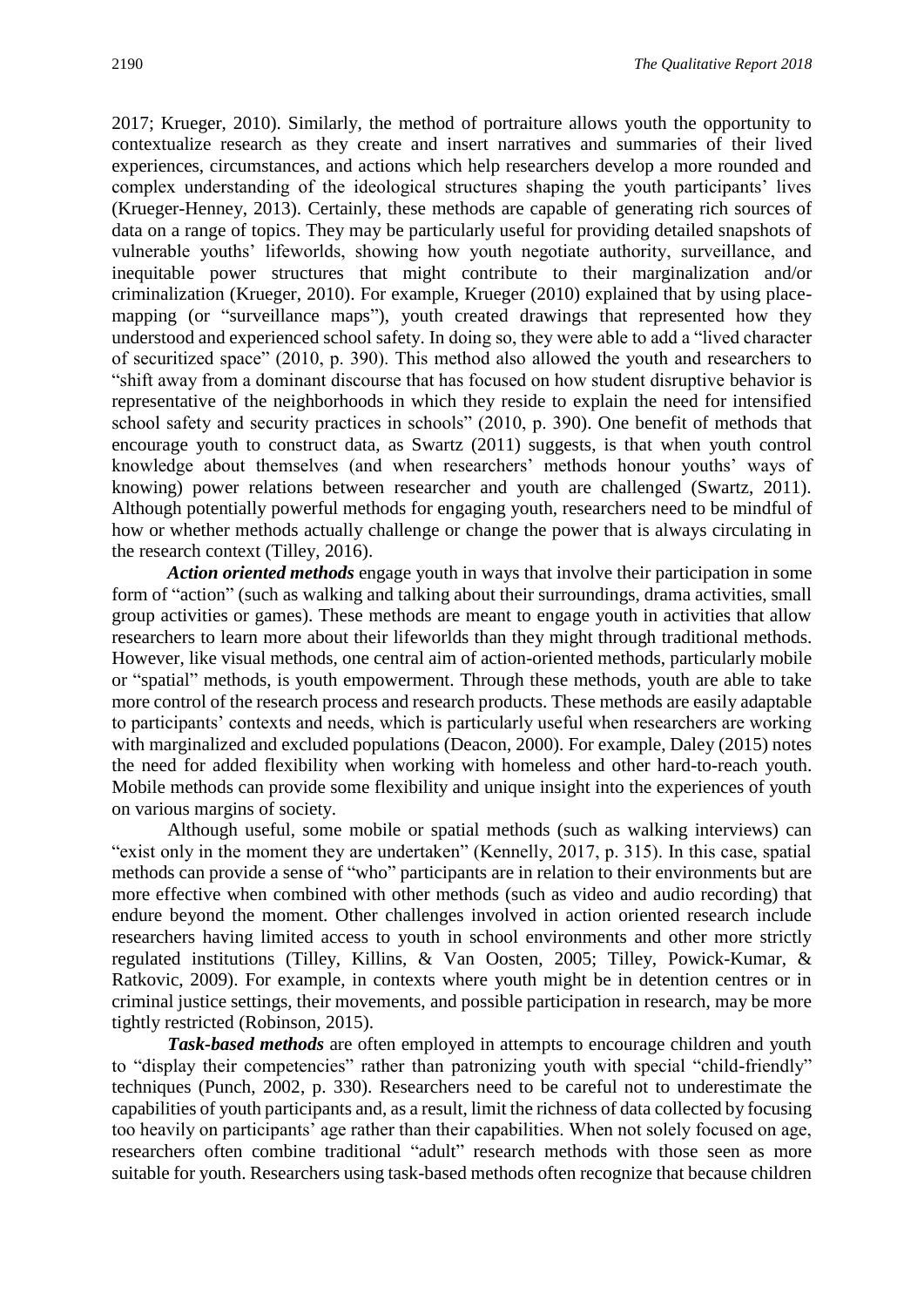and youth generally have limited experience engaging and talking with unknown adults oneon-one, more innovative approaches may help them be more comfortable in research contexts. By having youth participants work on tasks such as worksheets, drawings, diagrams and diaries, they are provided more time to think about their observations and experiences and may have more fun in the process—all of which can facilitate deeper engagement in the research and create opportunities for different questions and experiences to emerge (Krueger, 2010; Punch, 2002).

Like visual approaches, task-based youth methods require time, may need to accommodate students' schedules (if in school), and must account for the possibility that the tasks the youth complete may stray from the original intention behind the study (Jardine & James, 2012). As indicated earlier, researchers must also seek young people's interpretations and analysis of the data to ensure the adult's worldview is not an overpowering interpretive, analytic lens that silences the youth. However, youth involvement in this process requires time and effort. Diaries and other methods that require writing depend on youth's levels of literacy (Schelbe et al., 2015). In other situations, families may view the tasks we ask youth to complete as taking youth away from other tasks they are expected to complete at home (Punch, 2002). Although such methods are useful and may be appropriate for many youths, some of the literature we reviewed cautions that we should not assume that "youth friendly" tasks we ask youth to complete are "natural" or "simple" for all young people to complete (Garakani, 2014; Punch, 2002). For example, while conducting research with youth in Bolivia, Punch (2002) noted how lack of drawing ability, combined with minimal exposure to visual imagery, popular culture, and other media outlets (e.g., television and magazines) placed limitations on the types of images the youth could draw. Also, without regular opportunities for dialogue with participants, it was difficult for researchers to interpret and understand the meanings youth attributed to the products they created through these tasks.

In summary, researchers in the critical youth-focused literature reviewed often utilized traditional methods in their work with youth (for example, semi-structured interviews, observation, and focus groups) while recognizing that traditional methods alone (or any single qualitative method, for that matter) may not capture the complex processes involved in youth's decisions, actions, and experiences. Rather than search for an "ideal" method for working with youth, researchers need to draw on multiple methods to gain comprehensive insight into youths' environments (Liebenberg et al., 2014; Punch, 2002; Swartz, 2011). Ultimately, the literature we reviewed is clear that how one chooses a method to research youth depends on many intersecting factors. As Holt and Pamment (2011, p. 126) explain, "Choice of method cannot be determined by some abstract notion of its 'advantages and disadvantages' since particular methods (e.g., interviews and questionnaires) cannot be considered independently of their research setting." Nor are mere age or stage of life of participants the only factors researchers must consider as they design their research. Methods themselves are socially constructed and need to be informed by the research context, cultural and social environment, group differences (e.g., race, ability, ethnicity and gender), and physical and geographical setting. Conducting ethical and respectful research with youth requires more than selecting youth methods "off the shelf" (Holt & Pamment, 2011, p. 126). As researchers, we strive to, as Punch advocates, "strike a balance between not patronizing [youth] and recognizing their competencies, while maintaining their enjoyment of being involved with the research and facilitating their ability to communicate their view of the world" (Punch, 2002, p. 337).

#### **Emergent Theme: Ethics and Research Involving Youth**

The literature we reviewed was focused on the methodological complexities of researching with youth, which unsurprisingly (when considering the critical theoretical lens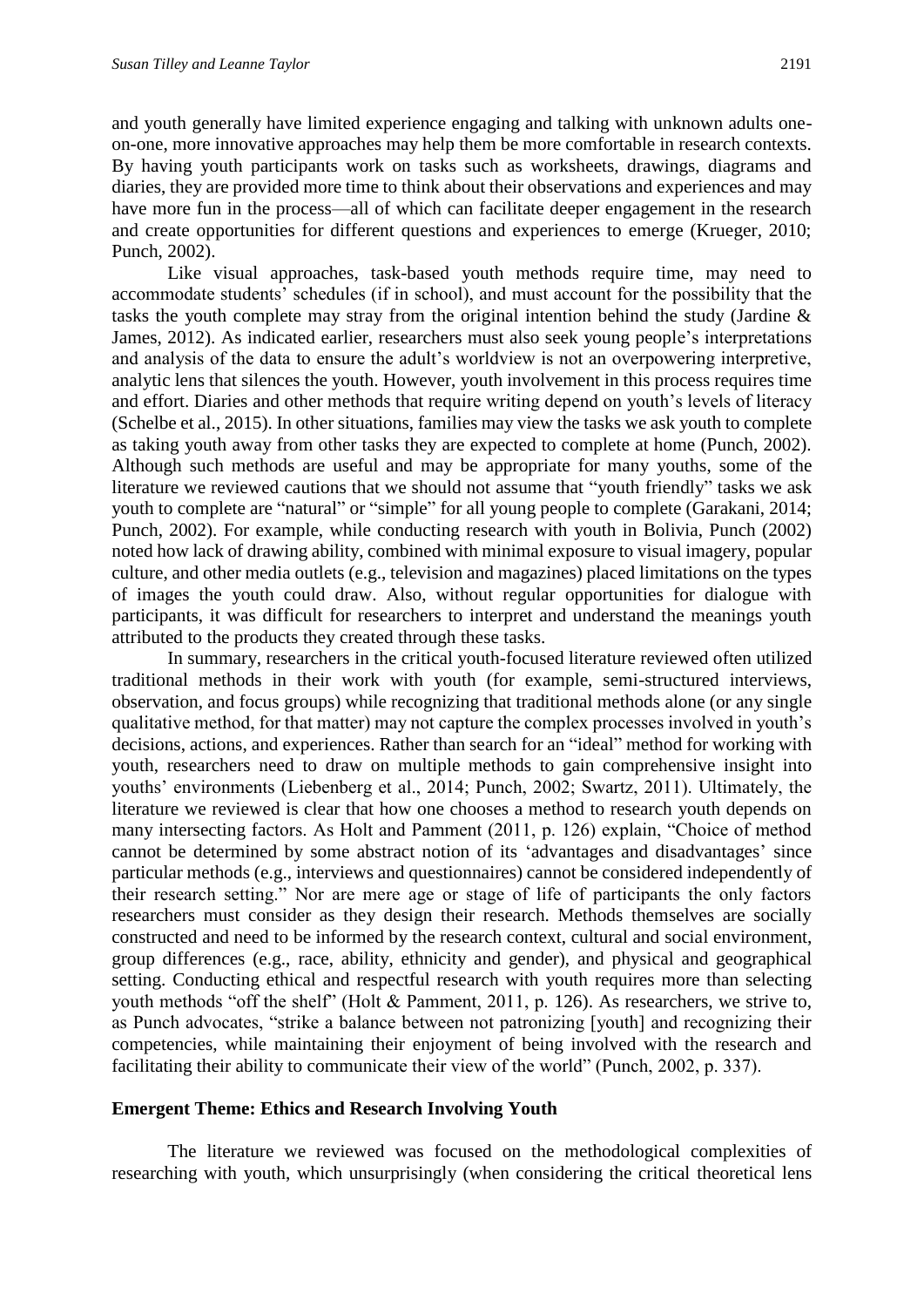applied to the discussions), also incorporated an emphasis, sometimes in more detail than others, on the ethical implications of the qualitative youth-focused research. Some articles had a main emphasis on ethics (Constand, Tanel, & Ryan, 2015; Loutzenheiser, 2007; Robinson, 2015; Ruiz-Casares & Thompson, 2016; Schelbe et al., 2015; Swartz, 2011) while others addressed research ethics as one element in a broader discussion of research conducted with youth (Daley, 2015; Garakani, 2014; Jardine & James, 2012; Kim, 2016; Vukic et al., 2016). Researchers addressed the complexities of engaging in ethical research praxis along a continuum from the initial stages of gaining institutional clearance to involve youth in research to an exploration of the ethical dilemmas arising as the research proceeded. We include Table 2 below to give a quick summary of the various ethical issues given consideration in the literature we reviewed.

|               | Issues that lead to ethical quandaries                      | <b>Authors</b>             |
|---------------|-------------------------------------------------------------|----------------------------|
| Institutional | with<br>incompatibilities<br>qualitative,<br>interpretivist | Constand<br>al.,<br>et     |
| ethics review | research and judged inappropriately                         | 2015                       |
| process       | -committee members assess research proposed from            | Daley, 2015                |
|               | limited methodological perspectives                         | Tilley et al., 2009        |
|               | -inaccurate judgement of degree of risk                     |                            |
|               | - stereotypical notions of vulnerability                    |                            |
| Youth         | -exclusion of youth based on inaccurate assessment of       | Christensen<br>and         |
| cognitive     | cognitive abilities                                         | Prout, 2002                |
| development-  | - choice of methods incongruent with participant abilities  | Daley, 2015                |
| ability       | -research design based on stereotypes of youth              | Leeson, 2014               |
|               |                                                             | Punch, 2002                |
|               |                                                             | Robinson, 2015             |
| Informed      | -youth capacity to understand what participation            | Constand<br>al.,<br>et     |
| Consent and   | involves is misjudged                                       | 2015                       |
| Assent        | -parental consent interferes with youth rights<br>to        | Daley, 2015                |
|               | participate                                                 | Garakani, 2014             |
|               | -institutional consent from schools is withheld because     | Jardine and James,         |
|               | research is focused on a sensitive issue                    | 2012                       |
|               |                                                             | Robinson, 2015             |
|               |                                                             | <b>Ruiz-Casares</b><br>and |
|               |                                                             | Thompson, 2016             |
|               |                                                             | Schelbe et al., 2015       |
|               |                                                             | Tilley et al., 2009        |
| Vulnerability | -minors by law                                              | Daley, 2015                |
| of            | -youth institutionalized while vulnerable have a right to   | Leeson, 2014               |
| participants  | participate in research                                     | Parr, 2010                 |
|               | -degree of understanding of youth is misjudged because      | Swartz, 2011               |
|               | they are thought to be vulnerable                           |                            |
|               | -voluntary participation may not actually be voluntary if   |                            |
|               | the process influences youths' ability to decline           |                            |
| Degree of     | -underestimated risk                                        | Daley, 2015                |
| <b>Risk</b>   | -exaggerated risk                                           | Loutzenheiser, 2007        |
|               | -unknown risk                                               | Tilley et al., 2009        |
|               | -researcher lack of contextual/historical/institutional     |                            |
|               | knowledge to make sound judgements related to risk          |                            |

Table 2. Ethical Issues in Research Involving Children and Youth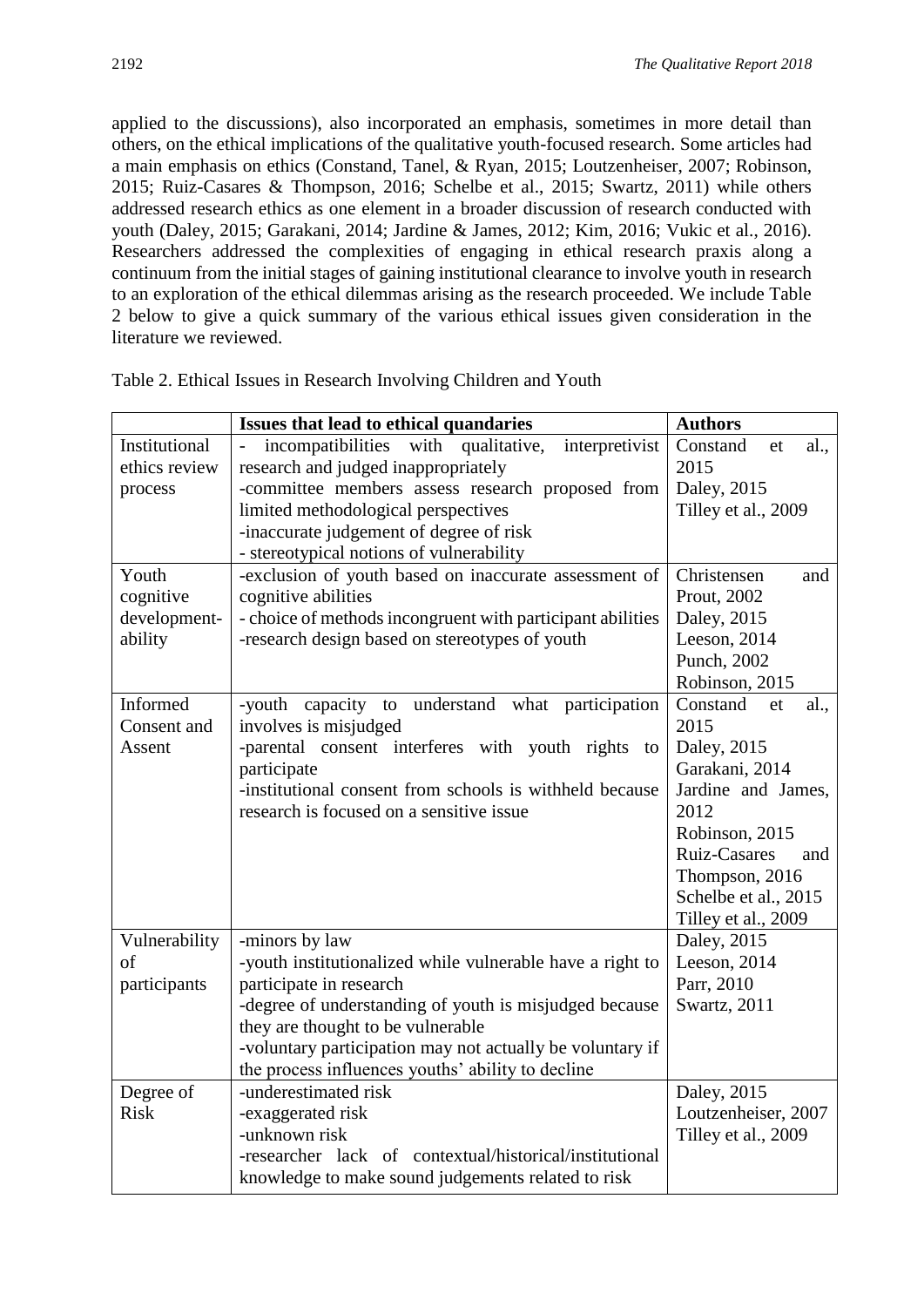| Sensitive           | -avoidance of areas deemed sensitive when there is a      | Loutzenheiser, 2007        |
|---------------------|-----------------------------------------------------------|----------------------------|
| <b>Issues</b>       | need to conduct research                                  | Tilley et al., 2005        |
|                     | -schools say no to research that relates to youth culture | Vukic et al., 2016         |
|                     | and lives                                                 |                            |
| <b>Power Issues</b> | -power imbalances between researchers and participants    | Fielding, 2004             |
|                     | -design of research on youth; lack of voice               | Griffin et al., 2016       |
|                     | -adult-centred data analysis and decisions representing   | Kumsa et al., 2015         |
|                     | the youth participants                                    | Leeson, 2014               |
|                     |                                                           | Liebenberg et al.,         |
|                     |                                                           | 2014                       |
|                     |                                                           | Loutzenheiser, 2007        |
|                     |                                                           | Meloni et al., 2015        |
|                     |                                                           | Robinson, 2015             |
|                     |                                                           | Starkey, Akar, and         |
|                     |                                                           | Jerome, 2014               |
|                     |                                                           | Swartz, 2011               |
| Participant         | -marginalized within the research process                 | Fielding, 2004             |
| Voice               | -silenced in the findings                                 | Jardine and James,         |
|                     | -misrepresented in the research                           | 2012                       |
|                     |                                                           | Kral, Burkhardt, and       |
|                     |                                                           | Kidd, 2002                 |
|                     |                                                           | Kumsa et al., 2015         |
|                     |                                                           | Liebenberg et al.,<br>2014 |
|                     |                                                           | Loutzenheiser, 2007        |
|                     |                                                           | Parr, 2010                 |
|                     |                                                           | Swartz, 2011               |
|                     |                                                           | Vukic et al., 2016         |
| Choice of           | -match with youth development and abilities               | Griffin et al., 2016       |
| Method              | -patronizing child-friendly methods                       | Jardine and James,         |
|                     | -cultural mismatch between researcher and participants    | 2012                       |
|                     |                                                           | Krueger, 2010              |
|                     |                                                           | Kumsa et al., 2015         |
|                     |                                                           | Punch, 2002                |
| Reciprocity-        | -giving back to participants                              | Kral, Burkhardt, and       |
| Benefit             | -researchers versus participants                          | Kidd, 2002                 |
|                     | -findings translated into action                          | Swartz, 2011               |
| Researcher          | -outsider/insider                                         | Loutzenheiser, 2007        |
| positioning         | -differences-culture, class, race                         | Meloni et al., 2015        |
|                     |                                                           | Starkey et al., 2014       |
| Cultural and        | -analysis $&$ representation                              | Garakani, 2014             |
| class               | -credibility                                              | Krueger, 2010              |
| differences         | -power differentials & issues                             | Punch, 2002                |
|                     |                                                           | Swartz, 2011               |

In what follows we discuss, within limited space, the ethical implications of youth research as raised in the literature. First, we address ethics from an institutional perspective using consent, an area of concern addressed in the literature, as an illustration. Second, we highlight examples of ethical issues related to research-in-process highlighting issues related to power.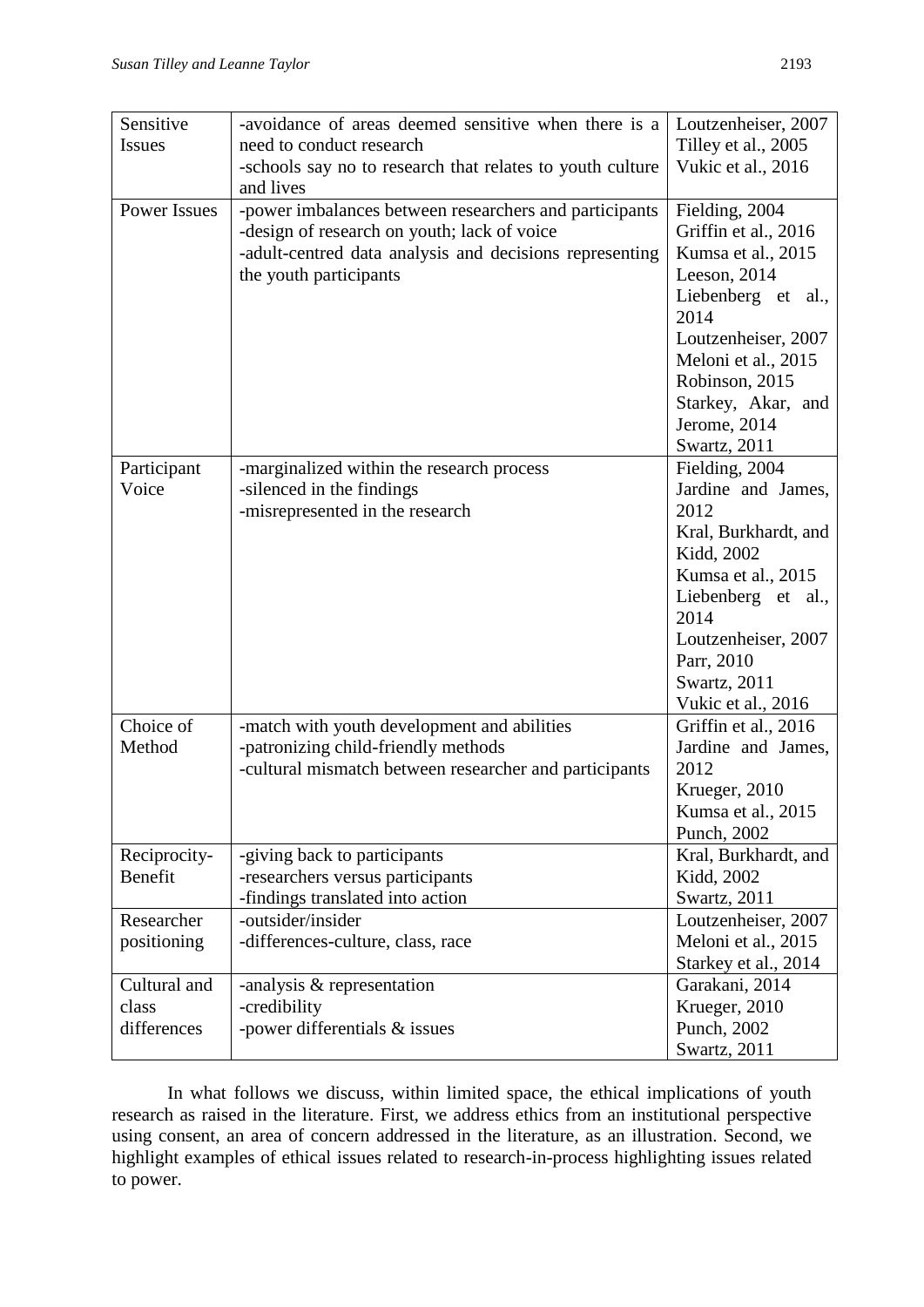#### **Institutional Oversight**

In the articles, authors referred to the requirements of university institutional research review boards (e.g., Research Ethics Boards (REBs) Canada, Institutional Review Boards (IRBs) United States, Human Research Ethics Committees (HRECs) Australia), and other institutions, such as hospitals and school boards, as well as Indigenous communities. They discussed the challenges of the ethics review processes they were subject to in order to gain clearance to involve youth in their research (Constand et al., 2014; Daley, 2015; Garakani, 2014).

In the Canadian context, for a number of decades, qualitative researchers working in university faculties have challenged REB policies and procedures and the research review process. Their critique emphasized the inappropriateness of institutional policies and procedures, developed under the influence of a bio-medical positivist model, being applied to qualitative, interpretivist designs (Haggerty, 2004; Lincoln & Tierney, 2004; Tilley, 2008; van den Hoonaard, 2002). Over time, researchers across Canada have contributed to comprehensive changes in the policy and procedures guiding the review of qualitative research and that continue to affect their abilities to conduct their research in appropriate ways (SSHWC, 2004).

In the literature reviewed, researchers discussed the challenges of a standardized institutional review for qualitative, interpretive research designs. Questions were raised as to review board members' level of methodological expertise and their abilities to appropriately review qualitative research with youth participants involved (Daley, 2015; McAreavey & Das, 2013). Specifically, researchers discussed the complexities of gaining informed consent to conduct research with their youth participants, especially in the case of those youth classified as minors (Garakani, 2014; Parr, 2010; Schelbe et al., 2015).

When youth are involved as research participants in applications submitted to the REB, REB members reviewing the applications pay close attention to the informed consent process. The focus deepens when participants are below the age of consent or are considered vulnerable (Tilley et al., 2009). Researchers are required to ensure that the appropriate permissions are in place, that parents and guardians have given consent, and that the youth assent.

Daley (2015) questioned institutional review committees' application of the criterion of degree of risk arguing that while risk level is a reasonable criterion, review committee members can exaggerate risk when an overly prescriptive review process is applied (see also McAreavey & Das, 2013). Youth may have a greater capacity to understand the implications of agreeing to participate in research than judged by institutional board members who view them as vulnerable (Daley, 2015; Ruiz-Casares & Thompson, 2016). A fine line exists between protecting youth participants and patronizing them. Protection is important, but the risk of involving youth can be exaggerated in the review process when reviewers' hold stereotypical notions of vulnerability and risk in relation to youth. This framing of youth as "in need of protection" can influence, to a greater degree than it should, REB members' review of the research proposed (Tilley et al., 2009).

Although parental consent is mandatory for youth who are minors, by law and under the age of consent, occasions arise when parental consent can interfere with youth rights to participate. Legal age of consent varies across research contexts. In Canada, youth under the age of 18 must have parental or guardian consent. Applying a mandatory age of consent is not as straightforward a process as implied in institutional ethics review processes. In some cases, youth may have the maturity and experience to decide on their own if it is in their best interests to participate. At times, the youth themselves can influence their parents' or guardians' decisions.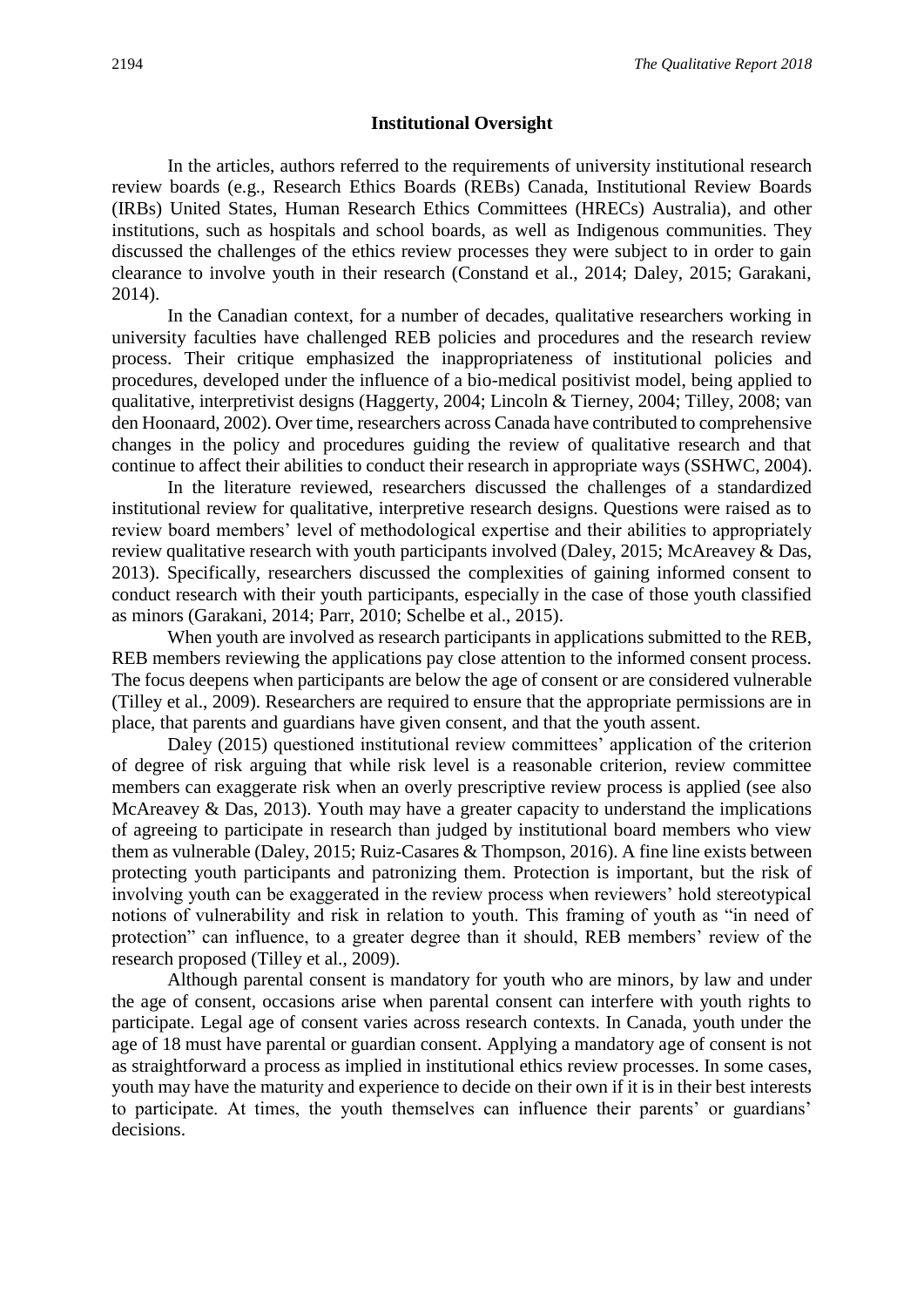While securing guardian consent, an interesting situation arose, which attested to a child's sense of agency and competence. One set of guardians out of 27 declined participation on their daughter's behalf. She did not agree with their decision, returned home, explained in great detail the purpose and process of the inquiry, and subsequently persuaded her parents that she should participate. Clearly, she did not feel compromised by the inquiry and wanted her voice to be heard along with the others; a signed consent was returned the next day. (Parr, 2010, p. 456)

When the focus of the research is intricately tied to youth identity, youth may want to have their voices heard, but remain silenced if they are not permitted to participate because they are unable or do not want to ask for parental permission. Schelbe et al. (2015, p. 514) write of the researchers' experiences related to LGBTQ youth, consent, and participation.

A pressing barrier to gaining information on this population [LGBTQ youth] is the inability to reach vast numbers who are not "out" to family or community, because of factors leading many to keep their sexual and gender minority identities secret, such as family belief systems, regional political climate, and repercussions of coming-out to family, community, and peers.

Schelbe et al. (2015) explain that in some contexts "regulation requirements for parent/guardian consent lead to systematic exclusion of LGBTQ youth, thereby further obscuring and marginalizing their lives" (p. 514). They argue there are occasions when parental consent should be waived because garnering consent "may result in harm of the child or infringe on their rights to privacy or unjust exclusion" (2015, p. 515). They suggest that in some contexts "youth research advocates" (such as licensed social workers) rather than parents/guardians may contribute to the consent process and afford "an essential safety-net for youth participants" (p. 515). Regardless of who provides consent, if adults disagree with the research focus (e.g., condom accessibility, sexuality, and drug use) and the benefits of participation are not clear to them, youth may be denied the possibility to participate in the research (Kim, 2016; Suleiman, et al., 2006).

The culture/community in which youth live may also affect the process of acquiring consent. Jardine and James (2012) explore challenges they faced obtaining consent among Aboriginal communities, noting that, "Determining who is responsible for granting consent for minors is also difficult in communities where current guardianship is often not formally recognized" (2012, p. 7). Further, seeking consent may contradict and disrespect Aboriginal understandings and approaches to research activities (Garakani, 2014; Jardine & James, 2012). Chapter one of *The Cross-Cultural Survey Guidelines* emphasizes that "we cannot assume that 'one size fits all'" when considering consent (de Jong, Hibben, & Pennell, 2016, p. 816). For example, in a region in Guatemala, a local priest had the authority to deny the approval of research in the community (de Jong et al., 2016, p. 816). In other countries, such as Mali, participants have resisted providing written consent because they understood that "their word should be sufficient" (de Jong et al., 2016, p. 816).

Consent can be given initially, but this does not mean participants will follow through and participate when the research begins or continue to participate through the life of the study. Garakani (2014) discusses obtaining consent in her research involving Inuit youth. They explain how in seeking consent, their research team also needed to build trust and use language familiar to Inuit youth (such as sharing, respect, cooperation and humour) so youth would not disengage with the research after researchers obtained consent for them to participate. Ultimately, they chose to obtain consent verbally (audio-recorded) after many youths became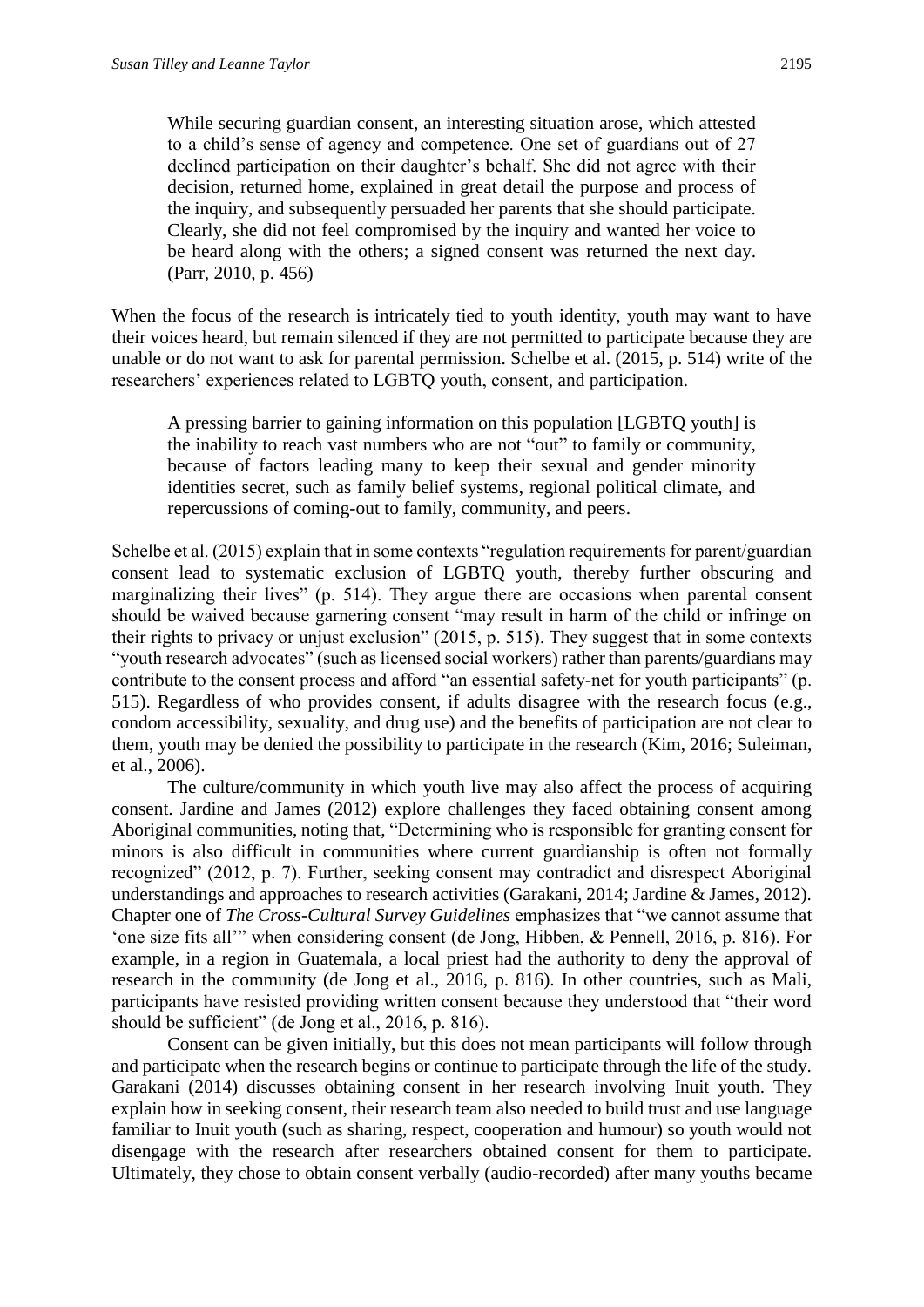suspicious, disengaged, and walked out when presented with written forms. However one approaches consent, we recognize, as do several authors and the Tri-Council Policy Statement (TCPS) (Canadian Institutes of Health Research, Natural Sciences and Engineering Research Council of Canada, and Social Sciences and Humanities Research Council of Canada, 2014), that consent is something we must consider as ongoing and in need of being renewed throughout the research process (Garakani, 2014; McAreavey & Das, 2013; Robinson, 2015; Tri-Council Policy Statement, 2010).

In our case, we will seek access to youth, both school-aged and beyond, crossing secondary school and juvenile detention centre contexts. The literature addressed expresses concerns that institutional consent from school boards and school contexts may be withheld because research is focused on a sensitive issue (Kim, 2016; Schelbe et al., 2015; Suleiman et al., 2006; Tilley et al., 2009). Another hurdle for us will be accessing youth incarcerated in youth detention centres but who still have a right to participate in research and may have the capacity to do so. In such contexts, our ability to capture youths' stories and engage them ethically in the research process "may well be thwarted by institutional dynamics" (Robinson, 2015, p. 69). Robinson explains that "in criminal justice settings where staff are accustomed to directing young people to activities . . . young people's agency (and ability to express their views) is tightly bounded" (Robinson, 2015, p. 69).

Researchers and institutions together need to continue to address the question of who must consent before youth can participate in research. The impossibility of a standardized response to the question is reflected in the literature we examined. Individual youth, contexts, research foci, and researchers matter in the formulation of a response to the question. Finding ways to ensure that youth are able to participate in research is the responsibility of those who have oversight of research, and for researchers themselves, especially those who want to work with youth to understand their experiences and contribute to positive change that matters to the youth participants and others. As Daley (2015, p. 13) reminds the research community:

The exclusion of people from research, in the name of "protecting" them, prevents research from being able to give voice to oppressed groups, and thus limits opportunities to advocate for change in these people's circumstances. Parts of a population can become invisible because they are either so tightly protected or too inconvenient to access.

#### **Ethical Considerations in Situ**

The literature reviewed also introduced the question of ethics through a consideration of the ethical complexities emerging as the research process unfolded over time—ethics "in situ." While attempting to adhere to institutional criteria for ethical research, the researchers were faced with issues they had not addressed at the design stage or at the time of applying for ethical clearance (Garakani, 2014; Kumsa et al., 2015; McAreavey & Das, 2013).

Ethical issues intersect making it difficult to tease out one specific element. However, power was a theme often emphasized, in various ways, in the literature. Describing the power imbalance present in their research context, Schelbe et al. (2015) note that the relationship between youth and researchers may be determined by factors outside of the immediate research space. They explain that youth may bring:

. . . previous negative experiences with adults in authority into the research situation, voicing suspicion of procedures like note-taking and audio-recording. If a child closely associates the researcher with an institution supporting the study, her or his perception of the researcher's power (and by extension, their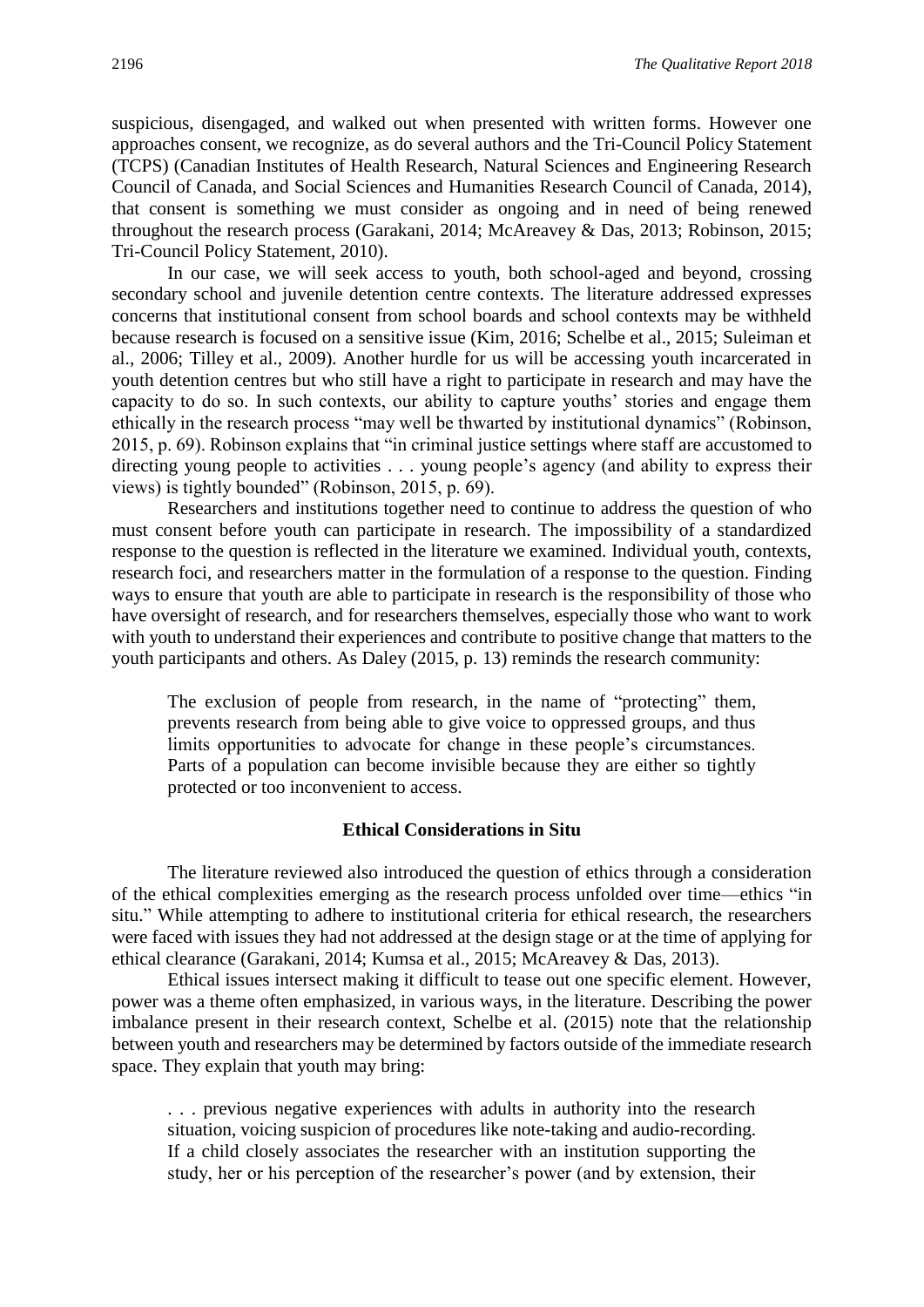own lack of choice and agency) could be magnified further. (Schelbe et al., 2015, p. 510)

Youth, who are often in more vulnerable and unequal positions in research, may tailor their answers to what they think adults wish to hear or may be wary of negative adult reactions (Punch, 2002). In organized and controlled environments such as schools or detention centres children may already "feel pressure to give 'correct' answers to research questions" (p. 328).

Meloni et al. (2015) argues that power is an "inevitable part of the research process" (p. 119). How we observe and navigate power relations create opportunities to "negotiate power roles" and address the power dynamics at work between researchers and youth (p. 119). The literature describes researchers as aware of the ethical issues that emerged while also acknowledging their failure to address them in satisfactory ways. Kumsa et al. (2015) explains that despite conscious attempts to create participatory research, centre youth's knowledge, engage in reflexive practice, and decentre power inequities in the research process and design, they routinely slipped into power-laden roles resembling lecturer or "*the* knower" (Kumsa et al., 2015).

Also in connection to discussions of power, researchers explored the ethical complexities of adult-researchers conducting research on youth, including expressing concern that participants' voices may be marginalized within the research process. The data youth contribute can be misrepresented and/or silenced in the research findings (Starkey et al., 2014). Institutional reviewers most likely will not ask for an explanation from researchers of how they will address the effects of their adult-centred analysis of youth-focused data and how their decisions about respectful representation of youth participants will be made. Researchers are left to question that for themselves, often in hindsight and not at the research design stage.

Punch (2002) reminds researchers that adult researchers will not be able to "totally understand the world from a child's point of view" (p. 325). Even in the case of participatory action research (PAR), which encourages and supports youth participation, "the choice of which data to include and the interpretation of the data is in the power of the adult researcher" (Punch, 2002, p. 329). The literature we reviewed drew clear links between degree of youth involvement in research and ethical issues. For example, if youth are limited to involvement in data collection only, they have little say in how their contributions to the study are interpreted, analysed and represented as findings. In this situation, the adult-researcher perspective becomes paramount in the interpretation and analysis of data, and opportunities for misinterpretation of youth data increase. The same can be said of youth involvement in crosscultural research. When the researcher is an outsider to the community cultural context as well as the youth culture, the possibilities for researchers to engage in respectful interpretation and analysis are limited (Garakani, 2014; Swartz, 2011). Although researcher positioning is commonly discussed in qualitative research projects, the influence of the researchers' socially constructed identities (e.g., their gender, race, class, and sexuality) on decisions related to methods used, data analysis and data representation is less so (Tilley, 2016). Youth lose control over their contributions to the research and find their voices usurped by the adult researchers. As we develop our research on the school-to-prison pipeline, we take these cautions seriously. Although we bring expertise conducting research with criminalized and "at-risk" youth (Taylor) and have conducted research in a prison education context (Tilley), our racial, gendered, and professional identities will inevitably inform the research process and our work with marginalized youth (e.g., Susan's White racial identity, Leanne's Black mixed-race identity).

The fact that the authors of the articles reviewed were influenced by a critical theoretical lens contributed to their ability to unearth and critique the in-situ ethical issues that came to the fore as their research evolved. Although researchers made obvious their concern for ethics in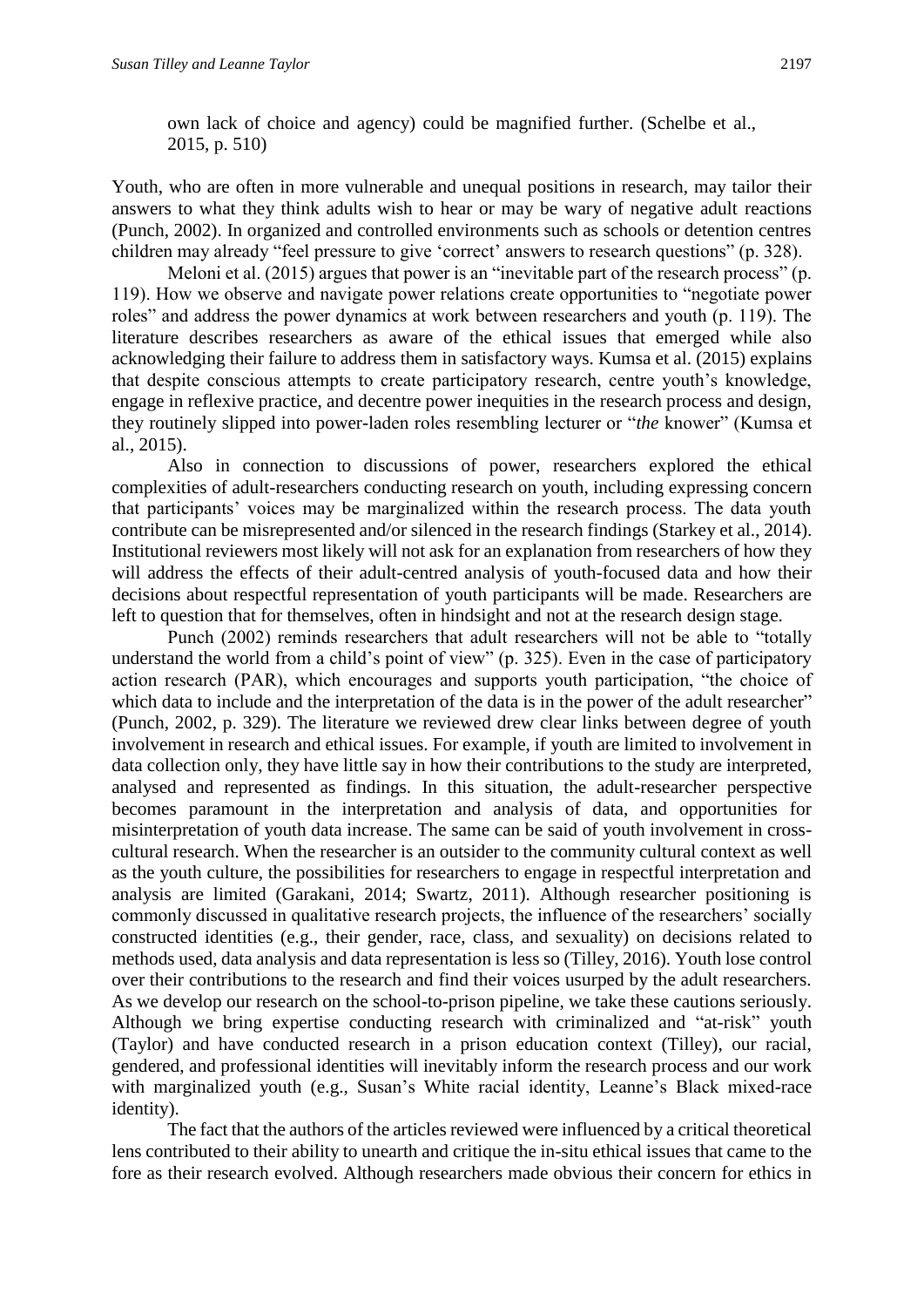situ as they designed their research with ethics in mind, they also demonstrated the importance of researchers critiquing the impact of ethical decisions they made over time, and of working in the moment to move forward in respectful ways.

Parr (2010, p. 458) explains how she worked to develop a "shared and mutually respectful power relationship" with the children who were participants in her ethnographic study. They describe respecting the views of the children, creating a research space where they exercised agency in the research, as co-investigators. Liebenberg et al. (2014) chose multimodal methods (video production and participant reflection) to help researchers "better understand the context that informs participant experiences" and to enable participants to "understand the context of their experiences" (2014, p. 545).

The model of youth as co-researcher discussed in the next section attempts to address some of the ethical concerns related to research which situates youth on the sidelines.

#### **Discussion: "Nothing about us without us"**

The articles we reviewed identified a range of methods to consider when conducting research with youth. The authors did not prescribe "models" that researchers should follow or apply but invited researchers to consider critically how youth research methods must take into account much more than the age of participants. Youth are not a homogenous population across research contexts and personal circumstances; youth connection to the research focus, research and life experience, level of trust established between researcher and participants, and other factors, matter. Researchers must incorporate their decisions related to methods into an ethical research praxis. Researchers who strive to involve youth as more than a source of data and who access a range of innovative methods, including digital, visual, task-based and action-oriented methods to encourage the emergence of the voices of their participants are demonstrating an ethical research praxis. When youth are involved in the process of creating and constructing data, researchers have opportunities to explore and better understand the lives of marginalized youth in ways that are meaningful to youth and others.

It is not surprising that the youth methods literature we reviewed also spoke about ethics in a variety of ways. A critical theoretical perspective to research requires researchers to ask difficult but essential questions about their methods. As Daley (2015, p. 131) explains, "Research ethics guidelines shape how research is done, and who it is done – or not done – with, and this has political consequences." Even in contexts where researchers employ innovative methods (such as digital and visual methods) that speak to youths' needs, interests, and identities ethical issues will arise that reflect the method. For example, with the growing use of innovative visual and digital methods, the degree of vulnerability of youth participants as a result of the construction of this visual data needs to be re-considered in light of the method.

Based on our critical review of the literature, we understand that certain methods lend themselves well to meeting the needs of youth participants in ethical ways. Researchers are shifting away from understanding youth as solely "sources of data" and toward engaging in research approaches that are participatory and involve youth in various stages of the research process, including design, data collection, analysis, and dissemination of findings (Kumsa et al., 2015; Victor et al., 2016). Within these research approaches youth are characterized in ways that move beyond participant to include "research collaborators" and "co-researchers" and an attempt is made to account for, to varying degrees, the complex ways that power circulates throughout the research process. When youth are involved in all stages of the research process they can help develop and guide the ethical strategies employed by all involved in the research. For the youth in Kumsa et al.'s (2015) study, this meant being guided by the youth's phrase: "nothing about us without us" (p. 424).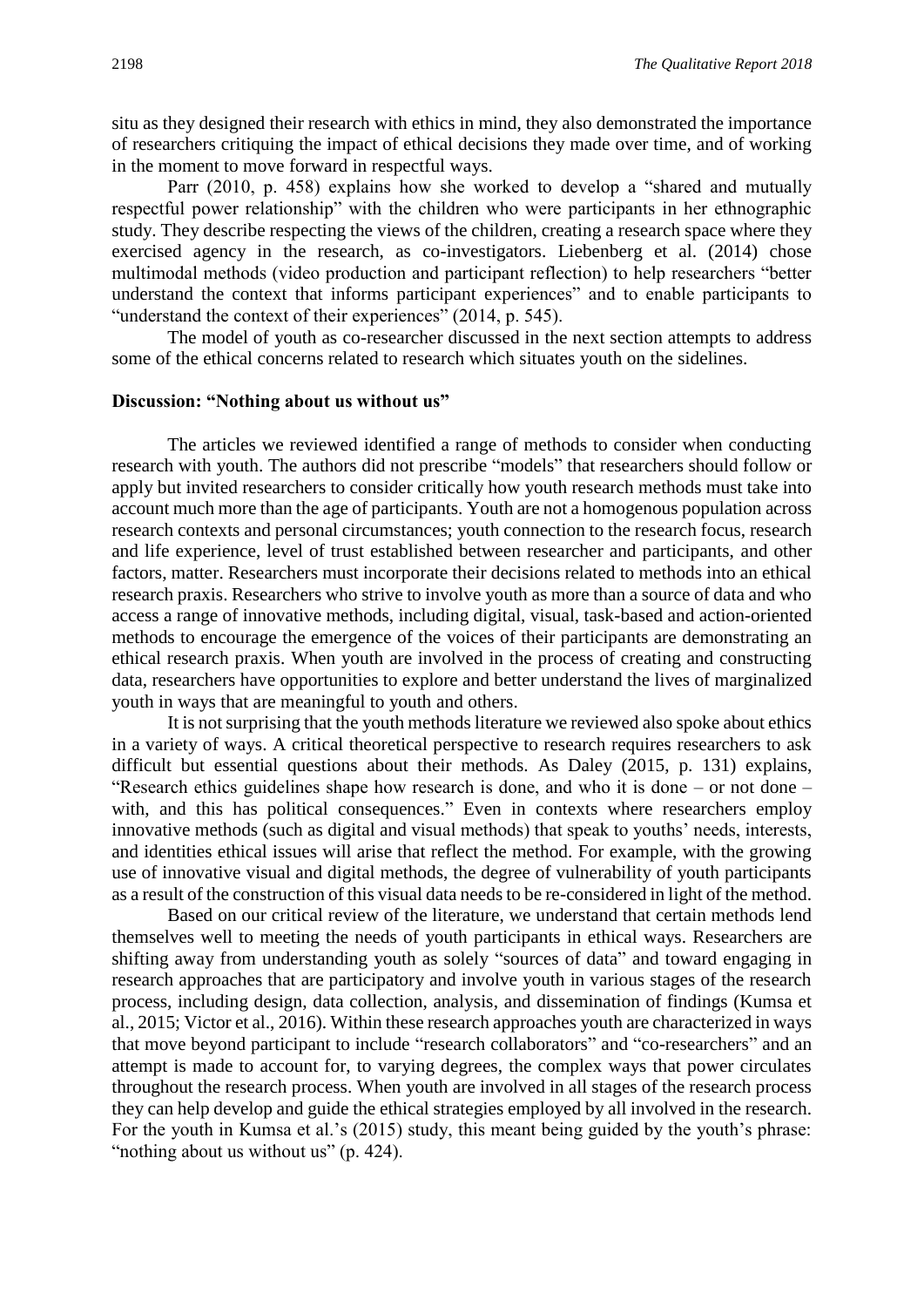As we move toward our research initiative with youth travelling the school-to-prisonpipeline, we are particularly interested in methods that are not only participatory but involve youth in research in ethical and respectful ways. In a context where research is often used to "regulate youth and decenter their knowledge" (Kumsa et al., 2015, p. 427), ethical approaches to research must, in contrast, honour youths' ways of knowing.

#### **Possibilities for the Future: Moving Beyond Traditional Participation**

Participatory approaches not only seek to involve youth in the research but emphasize the importance of youth taking ownership of the research process. Hart's (1992) Ladder of Participation Model is cited for its utility as a "beginning typology for thinking about children's participation in projects" (p. 9). Hart suggests there are eight types of youth participation that can be ranked on a hierarchical scale. Research that engages with youth in ways that can be considered "manipulation," "decoration," or "tokenism" sit at the bottom rungs of the scale as youth are least involved in the process. Toward the middle of the scale, youth may be moderately engaged in the project and, for example, "assigned" to tasks or possibly "consulted" on the process in various ways. The highest level of participation on Hart's scale is labelled "true participation" as it sees youth as engaged in shared decision-making roles with adults. Hart suggests that this highest rung of participation is quite rare.

In our review of the literature, few studies engaged with what Hart (1992) described as "true participation," although many sought to consult and engage youth in "youth friendly" methods. These methods provided youth with a degree of control and input into the research. Those that came closest to "true participation" involved youth as co-researchers when youth not only contribute their knowledge to the research process, but also are involved in creating and implementing the research study. For example, Jardine and James (2012) explain how their youth co-researchers (high school students) were involved as members of the research team. The youth devised interview and photovoice questions, conducted interviews with other youth alone and alongside adult researchers, and had ongoing input into the research process. Suleiman et al. (2006) present a youth-driven approach to research where youth selected research topics that interested them and took a lead in conducting the research while adult researchers offered assistance with data collection and interpretation. Similarly, Kumsa et al. (2015) emphasized the importance of working with Youth Research Advisory Groups, groups that position youth as "agents of knowledge" and which support youth as they engage as "coresearchers in all phases of [the] research" (p. 421).

We see the literature on youth co-researchers as particularly useful for those engaging in research involving marginalized groups, especially those navigating the school-to-prison pipeline, racialized and indigenous youth, and those in other vulnerable positions. The articles point to how we can work with youth in collaborative and participatory ways to expose the effects of pipeline travel on youth while constructing "detailed snapshots" of the influence of the pipeline in youths' lives (Krueger, 2010, p. 403). Researchers who employ these methods remind us that historically, research, including some participatory research "has been critiqued for not positioning youth as agents and experts on their own lives and for not including them in all phases of research" (Kumsa et al., 2015, p. 421). Some of the literature we reviewed addressed the benefits of engaging youth as researchers, particularly noting the emancipatory benefits, which afford youth control over the research process. Some benefits highlighted included: increased comfort level of student participants, more candid responses by youth who were interviewed by other youth, opportunities to create unique research questions from youth's perspectives, a stronger impact on the youths' community, deeper learning on the part of participants about the issue explored (e.g., effects of tobacco use), and a heightened sense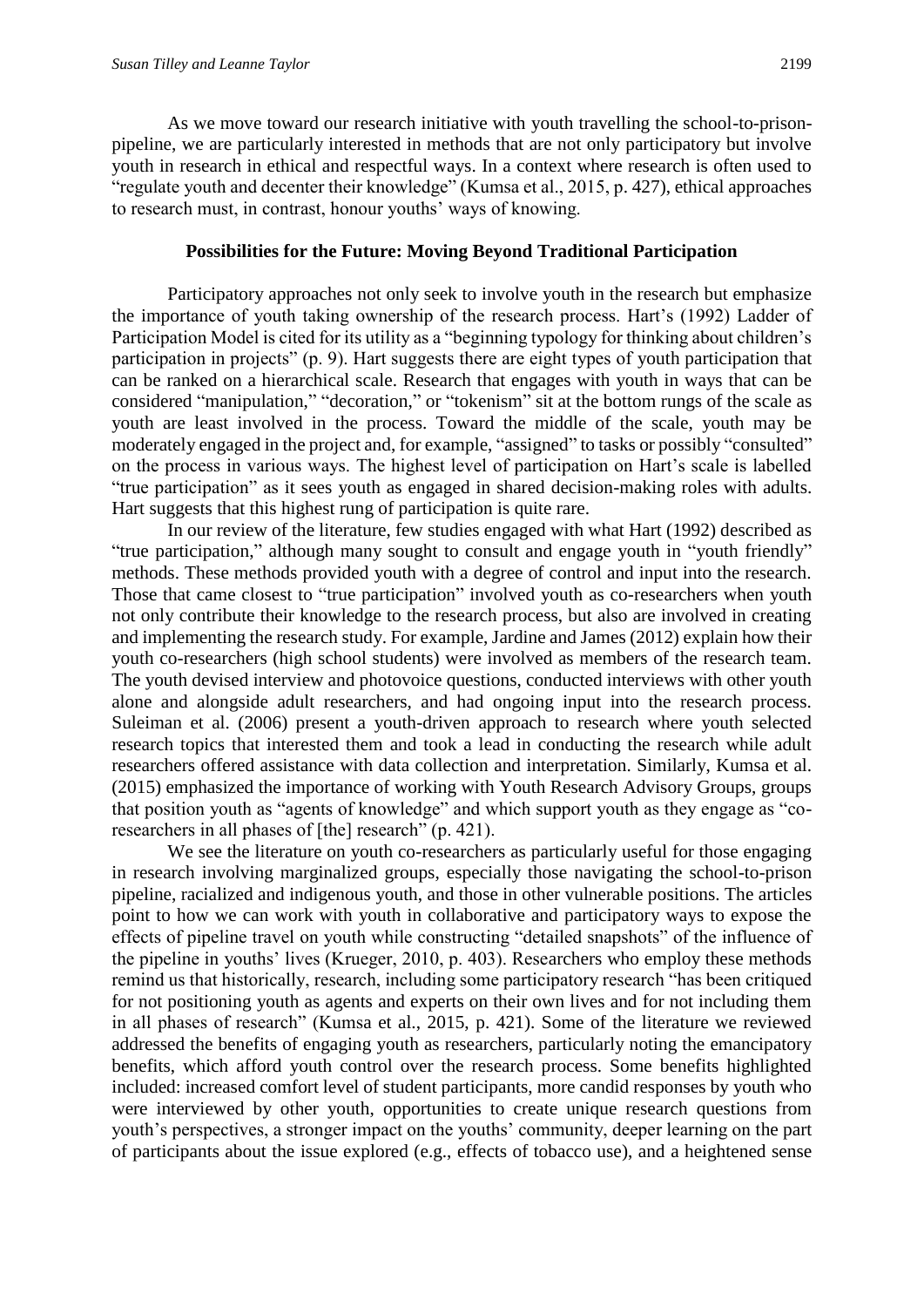of ownership of the research among youth (Jardine & James, 2012; Krueger, 2010; Krueger-Henney, 2013; Punch, 2002; Swartz, 2013).

We are also mindful that despite the many potential benefits of involving youth in research, challenges will arise. As Garakani (2014, p. 250) asserts, "Reaching youth in any context is challenging." In the case of consent, REB gains a degree of legal protection for having a consent process in place that researchers must follow. If negotiations of consent become difficult, disruptions to the research might occur. For example, in the initial stages youth may choose not to participate at all because the consent process has taken an inordinate amount of time. Researchers may have to change aspects of their design, which can delay the start of the research and carry implications for funding. As the research proceeds, youth may choose to withdraw from the study if issues of consent become problematic (e.g., increased parental disapproval).

Challenges are exacerbated for a number of reasons: linguistic and cultural divides between researchers and youth; researchers' philosophical understandings of "youth" and the roles of "adults" in research; and, the extensive time needed for researchers to build trusting relationships with their youth participants. For example, in some Indigenous contexts, culturally insensitive attempts to acquire informed consent can lead to youths' disinterest and disengagement (Garakani, 2014).

Other challenges in youth research include institutional dynamics of the schools, prisons, and other institutional contexts in which researchers often must operate, the likelihood of response bias (youth may tell researchers what they want to hear to avoid judgement), or potential deviation from the original intention behind the study (Jardine & James, 2012; Robinson, 2015). Effectively negotiating emotional distress and vicarious trauma to the researcher are also described as challenges (Daley, 2015). As researchers proceed with their plans to conduct qualitative research with youth, they must, as Daley suggests, "develop their own moral parameters prior to beginning the research process so they can be prepared for how they might handle precarious situations" (p. 124).

Including youth in research is about more than just finding ways to produce credible research that represents youth experiences and voice in respectful ways. As Kim (2016, p. 42) asserts, "Critical theorists consider participation as a basic human right that allows participants to take control over their lives." As stipulated in Article 12 of the United Nations Convention of the Rights of the Child (United Nations, 1989), youth have a right to be involved in areas that affect their lives. Authors such as Daley draw inspiration from the UN Convention which holds "that where a child (defined as a person under the age of 18 years) is competent to develop his/her own views, that they be given the right to express these views in all matters that affect them" (p. 129). Research on/with/by youth affect youth if not in the immediate moment, perhaps in their future life trajectories. As we move forward with our research project, focused on youth travelling the school-to-prison pipeline, we will take what we have learned from the literature to find ways to engage youth as active participants in the research process so that we can meet our goal of collaboratively generating positive and meaningful outcomes for vulnerable youth and their communities.

#### **References**

Cammarota, J., & Fine, M. (2008). *Revolutionizing education: Youth participatory action research in motion*. New York, NY: Routledge.

Canadian Institutes of Health Research, Natural Sciences and Engineering Research Council of Canada, and Social Sciences and Humanities Research Council of Canada. (2014). *Tri-council policy statement: Ethical conduct for research involving humans,*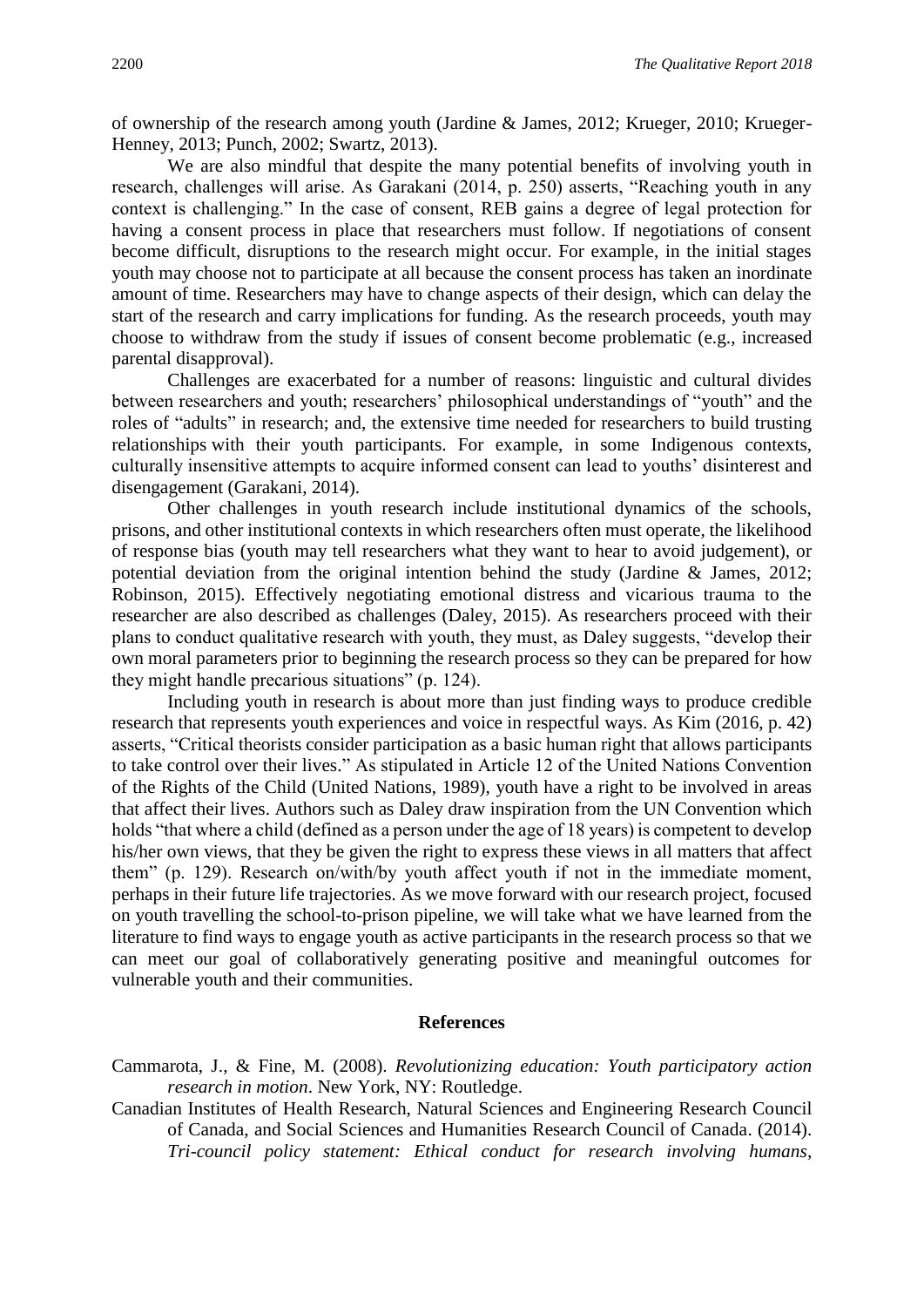*December 2014*. Retrieved from [http://www.pre.ethics.gc.ca/pdf/eng/tcps2-](http://www.pre.ethics.gc.ca/pdf/eng/tcps2-2014/TCPS_2_FINAL_Web.pdf) [2014/TCPS\\_2\\_FINAL\\_Web.pdf](http://www.pre.ethics.gc.ca/pdf/eng/tcps2-2014/TCPS_2_FINAL_Web.pdf)

- Christensen, P., & Prout, A. (2002). Working with ethical symmetry in social research with children. *Childhood, 9*(4), 477-497.
- Conrad, D., & Kendal, W. (2009). Making space for youth: iHuman youth society and artsbased participatory research with street-involved youth in Canada. In D. Kapoor & S. Jordan (Eds.), *Education, participatory action research and social change: International perspectives* (pp. 251-264). New York, NY: Palgrave Macmillan.
- Constand, M., Tanel, N., & Ryan, S. E. (2015). PaeDS-MoRe: A framework for the development and review of research assent protocols involving children and adolescents. *Research Ethics, 11*(1), 15-38.
- Daley, K. (2015). The wrongs of protection: Balancing protection and participation in research with marginalized young people. *Journal of Sociology, 51*(2), 121-138.
- Dancy, T. E. (2014). (Un)doing hegemony in education: Disrupting school-to-prison pipelines for black males. *Equity & Excellence in Education, 47*(4), 476-493.
- Deacon, S. (2000). Creativity within qualitative research on families: New ideas for old methods. *The Qualitative Report, 4*(3), 1-11. Retrieved from <https://nsuworks.nova.edu/tqr/vol4/iss3/3/>
- De Jong, J., Hibben, K. C., & Pennell, S. (2016). Ethical considerations. *Guidelines for best practice in cross-cultural surveys*. Ann Arbor, MI: Survey Research Center, University of Michigan. Retrieved from: [http://www.ccsg.isr.umich.edu/index.php/chapters/ethical-considerations-in-surveys](http://www.ccsg.isr.umich.edu/index.php/chapters/ethical-considerations-in-surveys-chapter)[chapter](http://www.ccsg.isr.umich.edu/index.php/chapters/ethical-considerations-in-surveys-chapter)
- Fielding, M. (2004). Transformative approaches to student voice: Theoretical underpinnings, recalcitrant realities. *British Educational Research Journal, 30*(2), 295-311. Doi: <http://dx.doi.org/10.1080/0141192042000195236>
- Foster-Fishman, P. G., & Law, K. M. (2010). Youth ReACT for social change: A method for youth participatory action research. *American Journal of Community Psychology, 46*, 67-83. Doi: 10.1007/s10464-010-9316-y
- Garakani, T. (2014). Young people have a lot to say . . . with trust, time, and tools: The voices of youth in Nunavik. *Canadian Journal of Education, 37*(1), 233-257.
- Ginwright, S. (2008). Collective radical imagination: Youth participatory action research and the art of emancipatory knowledge. In J. Cammarota & M. Fine (Eds.), *Revolutionizing education: Youth Participatory action research in motion* (pp. 13-22). New York, NY: Routledge.
- Goodley, D., Lawthom, R., Clough, P., & Moore, M. (2004). *Researching life stories: Method, theory and analysis*. New York, NY: Routledge Falmer.
- Griffin, K. M., Lahman, M. E., & Opitz, M. F. (2016). Shoulder-to-shoulder research "with" children: Methodological and ethical considerations. *Journal of Early Childhood Research, 14*(1), 18-27.
- Haggerty, K. D. (2004). Ethics creep: Governing social sciences research in the name of ethics. *Qualitative Sociology, 27*(4), 319-414.
- Hart, R. (1992). *Children's participation: From tokenism to citizenship*. Florence: UNICEF International Child Development Centre. [http://www.unicef](http://www.unicef-irc.org/publications/pdf/childrens_participation.pdf)[irc.org/publications/pdf/childrens\\_participation.pdf](http://www.unicef-irc.org/publications/pdf/childrens_participation.pdf)
- Hinchey, P. (2008). *Becoming a critical educator: Defining a classroom identity, designing a critical pedagogy*. New York, NY: Peter Lang.
- Holt, A., & Pamment, N. (2011). Overcoming the challenges of researching 'young offenders': Using assisted questionnaires – a research note. *International Journal of Social Research Methodology, 14*(2), 125-133.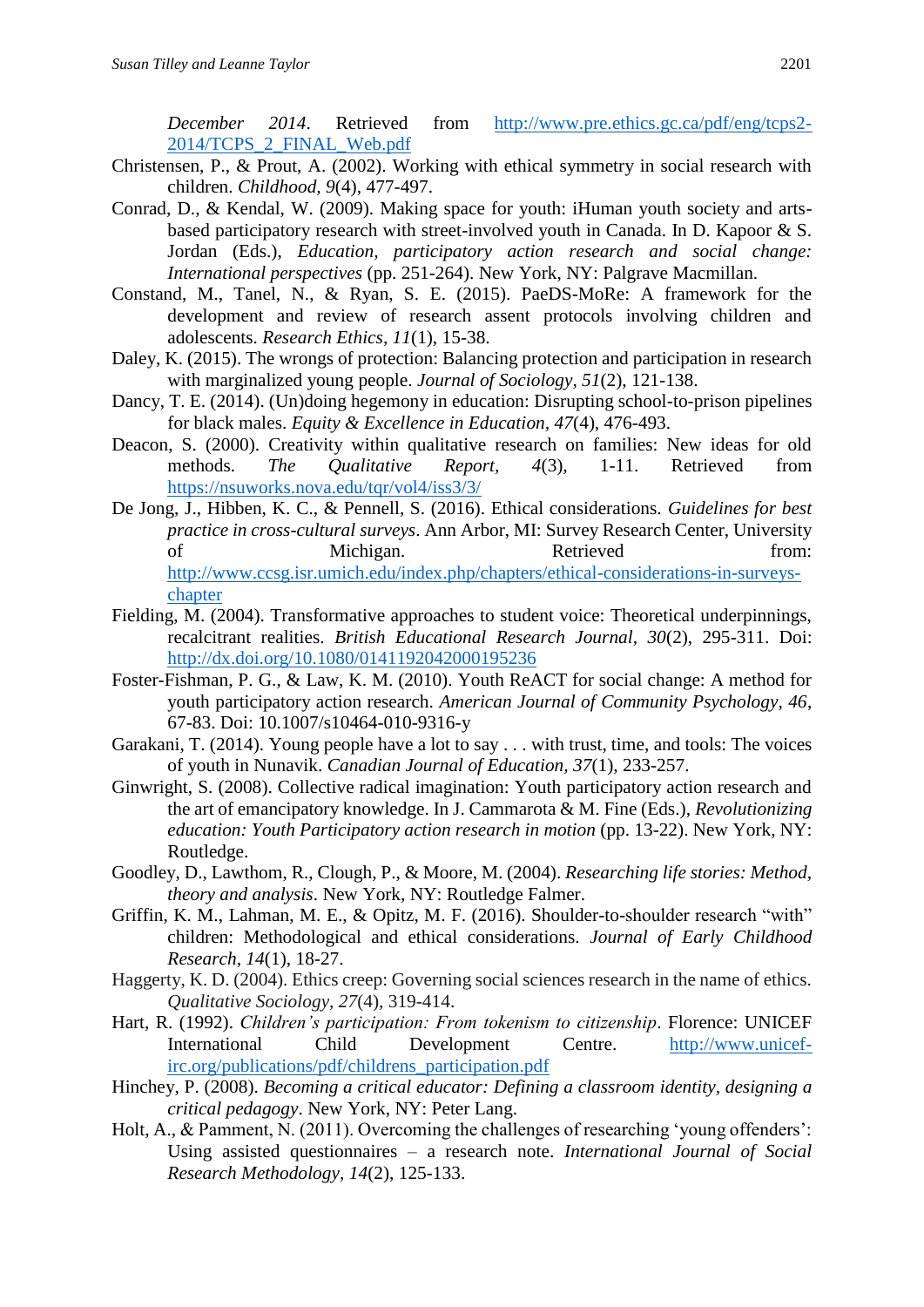- James, C. (2007). Negotiating school: Marginalized students' participation in their education process. In G. Fuji Johnson & R. Enomoto (Eds.), *Race, racialization and antiracism in Canada and beyond* (pp. 17-36). Toronto: University of Toronto Press.
- Jardine, C. G., & James, A. (2012). Youth researching youth: Benefits, limitations and ethical considerations within a participatory research process. *International Journal of Circumpolar Health, 71*, 1-9. Doi:<http://dx.doi.org/10.3402/ijch.v71i0.18415>
- Kennelly, J. (2017). 'This is the view when I walk into my house': Accounting phenomenologically for the efficacy of spatial methods with youth. *Young, 25*(3), 305- 321.
- Kim, J. (2016). Youth involvement in participatory action research (PAR): Challenges and barriers. *Critical Social Work, 17*(1), 38-53.
- Kincheloe, J., & McLaren, P. (2005). Rethinking critical theory and qualitative research. In N. K. Denzin & Y. S. Lincoln (Eds.), *The SAGE handbook of qualitative research,* (3rd ed., pp. 303-342)*.* Thousand Oaks, CA: Sage.
- Kral, M. J., Burkhardt, K. J., & Kidd, S. (2002). The new research agenda for a cultural psychology. *Canadian Psychology/Psychologie Canadienne, 43*(3), 154-162. Doi: 10.1037/h0086912
- Krueger, P. (2010). It's not just a method! The epistemic and political work of young people's lifeworlds at the school-prison nexus. *Race, Ethnicity and Education, 13*(3), 383-408.
- Krueger-Henney, P. (2013). Co-researching school spaces of dispossession: A story of survival. *AMAE Journal, 7*(3), 42-53.
- Kumsa, M. K., Chambon, A., Yan, M. C., & Maiter, S. (2015). Catching the shimmers of the social: From the limits of reflexivity to methodological creativity. *Qualitative Research, 15*(4), 419-436. Doi: 10.1177/1468794114538897
- Leeson, C. (2014). Asking difficult questions: Exploring research methods with children on painful issues. *International Journal of Research and Method in Education, 37*(2), 206- 222.
- Liebenberg, L., Ungar, M., & Theron, L. (2014). Using video observation and photo elicitation interviews to understand obscured processes in the lives of youth resilience. *Childhood, 21*(4), 532-547. Doi: 10.1177/0907568213496652
- Lincoln, Y. S., & Tierney, W. G. (2004). Qualitative research and institutional review boards. *Qualitative Inquiry, 10*(2), 219-234.
- Loutzenheiser, L. W. (2007). Working alterity: The impossibility of ethical research with youth. *Educational Studies, 41*(2), 109-127.
- MacDonald, J. A., Gagnon, A. J., Mitchell, C., Di Meglio, G., Rennick, J. E., & Cox, J. (2011). Include them and they will tell you: Learnings from a participatory process with youth. *Qualitative Health Research, 21*(8), 1127-1135.
- McAreavey, R., & Das, C. (2013). A delicate balancing act: Negotiating with gatekeepers for ethical research when researching minority communities. *International Journal of Qualitative Methods, 12*, 113-131.
- McMurtry, R. R. (2009). The roots of youth violence in Ontario report. *Education Law Journal, 19*(1), 35-39.
- Meloni, F., Vanthuyne, K., & Rousseau, C. (2015). Towards a relational ethics: Rethinking ethics, agency and dependency in research with children and youth. *Anthropological Theory, 15*(1), 106-123. Doi: 10.1177/1463499614565945
- Parr, M. (2010). Solving ethical dilemmas with children: Empowering classroom research. *McGill Journal of Education, 45*(3), 451-462.
- Portfilio, B., & Malott, P. (Eds.). (2011). *Critical pedagogy in the twenty-first century: A new generation of scholars*. Charlotte, NC: Information Age.
- Power, N., Moss, E., & Dupré, K. (2014). Rural youth and emotional geographies: How photo-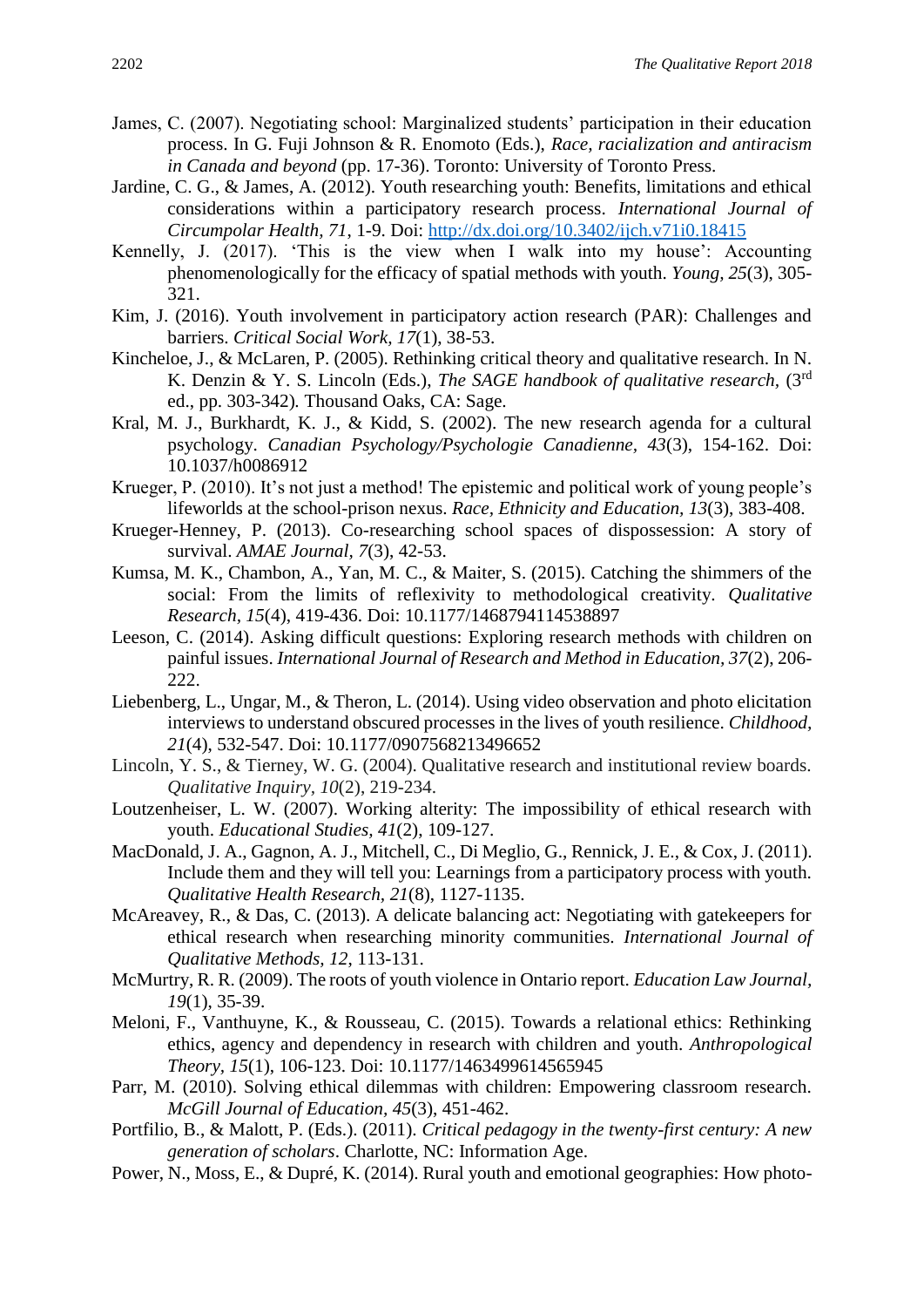voice and words-alone methods tell different stories of place. *Journal of Youth Studies, 17*(8), 1114–1129.

- Punch, S. (2002). Research with children: The same or different from research with adults? *Childhood, 9*(3), 321-341.
- Ritenburg, H., Leon, A. E., Linds, W., Nadeau, D. M., Goulet, L. M., Kovach, M., & Marshall, M. (2014). Embodying decolonization: Methodologies and indigenization. *Alternative, 10*(1), 67-80.
- Robinson, A. (2015). Life stories in development: Thoughts on narrative methods with young people. *British Journal of Community Justice, 13*(2), 59-77.
- Ruiz-Casares, M., & Thompson, J. (2016). Obtaining meaningful informed consent: Preliminary results of a study to develop visual informed consent forms with children. *Children's Geographies, 14*(1), 35-45. Doi: 10.1080/14733285.2014.971713
- Schelbe, L., Chanmugam, A., Moses, T., Saltzburg, S., Williams, L. R., & Letendre, J. (2015). Youth participation in qualitative research: Challenges and possibilities. *Qualitative Social Work, 14*(4), 504-521. Doi: 10.1177/1473325014556792
- Skiba, R. J., Arredondo, M. I., & Williams, N. T. (2014). More than a metaphor: The contribution of exclusionary discipline to a school-to-prison pipeline. *Equity & Excellence in Education, 47*(4), 546-564.
- Social Sciences and Humanities Research Ethics Special Working Committee (SSHWC). (2004). *Giving voice to the spectrum: Report of the social sciences and humanities working committee to the interagency advisory panel on research ethics*. Ottawa, Ontario, Canada: Interagency Panel on Research Ethics.
- Starkey, H., Akar, B., & Jerome, L. (2014). Power, pedagogy and participation: Ethics and pragmatics in research with young people. *Research in Comparative and International Education, 9*(4), 426-440.
- Suleiman, A. B., Soleimanpour, S., & London, J. (2006). Youth action for health through youth-led research. *Youth Participation and Community Change, 14*(1-2), 125-145.
- Swartz, S. (2011). 'Going deep' and 'giving back': Strategies for exceeding ethical expectations when researching amongst vulnerable youth. *Qualitative Research, 11*(1), 47-68. Doi: 10.1177/1468794110385885
- Tilley, S. A. (2008). A troubled dance: Doing the work of research ethics review. *Journal of Academic Ethics*, *6*, 91-104.
- Tilley, S. A. (2016). *Doing respectful research: Power, privilege and passion*. Halifax, Canada: Fernwood Press.
- Tilley, S. A., Killins, J., & Van Oosten, D. (2005). Connections and tensions between universities and school districts: Research Review Boards and school-based research. *Alberta Journal of Educational Research, 51*(3), 277-292.
- Tilley, S. A., Powick-Kumar, K. D., & Ratkovic, S. (2009). Regulatory practices and schoolbased research: Making sense of research ethics/review. *Forum: Qualitative Social Research, 10*(2), Article 32. Retrieved from [http://nbn-resolving.de/urn:nbn:de:0114](http://nbn-resolving.de/urn:nbn:de:0114-fqs0902326) [fqs0902326.](http://nbn-resolving.de/urn:nbn:de:0114-fqs0902326)
- Tri-Council Policy Statement. (2010). *Ethical conduct for research involving humans*. Retrieved November 10, 2017 from [http://homelesshub.ca/resource/tri-council-policy](http://homelesshub.ca/resource/tri-council-policy-statement-ethical-conduct-research-involving-humans-tcps2)[statement-ethical-conduct-research-involving-humans-tcps2](http://homelesshub.ca/resource/tri-council-policy-statement-ethical-conduct-research-involving-humans-tcps2)
- Tuhiwai-Smith, L. (1999). *Decolonizing methodologies: Research and indigenous peoples*. London, UK: Zed Books.
- United Nations. (1989). *United Nations Convention on the Rights of the Child.* Geneva, Switzerland: United Nations Human Rights, Office of the High Commissioner for Human Rights.<http://www.ohchr.org/Documents/ProfessionalInterest/crc.pdf>